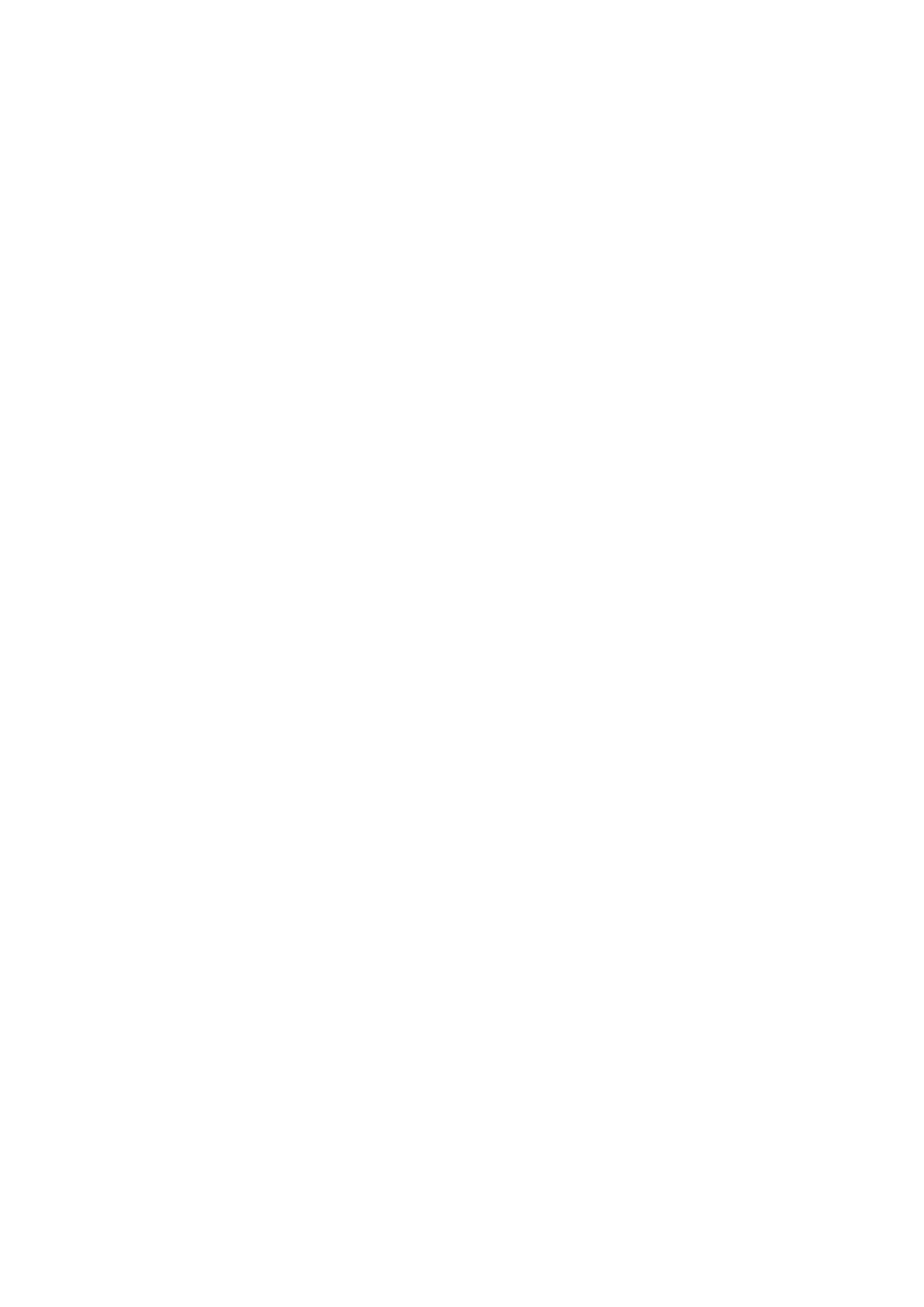

# **Accreditation for Microbiological Laboratories**

#### Second edition

This document has been produced by Eurachem. It provides microbiological laboratories with appropriate information and guidance on how to be prepared in order to fulfil the requirements of ISO/IEC 17025.

#### **Editors**

Mary Eleftheriadou, European University Cyprus Kyriacos C. Tsimillis, Cyprus Accreditation Body

#### **Composition of the ad hoc Working Group**

- M. Eleftheriadou, European University Cyprus
- K. C. Tsimillis, Cyprus Accreditation Body
- G. T. Papageorgiou, State General Laboratory, Cyprus
- N. Pissarides, State General Laboratory, Cyprus
- A. Varnava-Tello, State General Laboratory, Cyprus

#### **Recommended citation**

This guidance should be cited\* as M. Eleftheriadou and K. C. Tsimillis (Eds), Eurachem guide: Accreditation for Microbiological Laboratories, Second edition (2013), ISBN: 978-91-87017-92-6. Available from www.eurachem.org. *\*Subject to journal requirements*

#### **Acknowledgements**

This document has been produced primarily by an ad hoc Eurachem Working Group in collaboration with the EA (European co-operation for Accreditation) Laboratory Committee. The editors are grateful to all these individuals and organisations, and to others who have contributed comments, advice and assistance.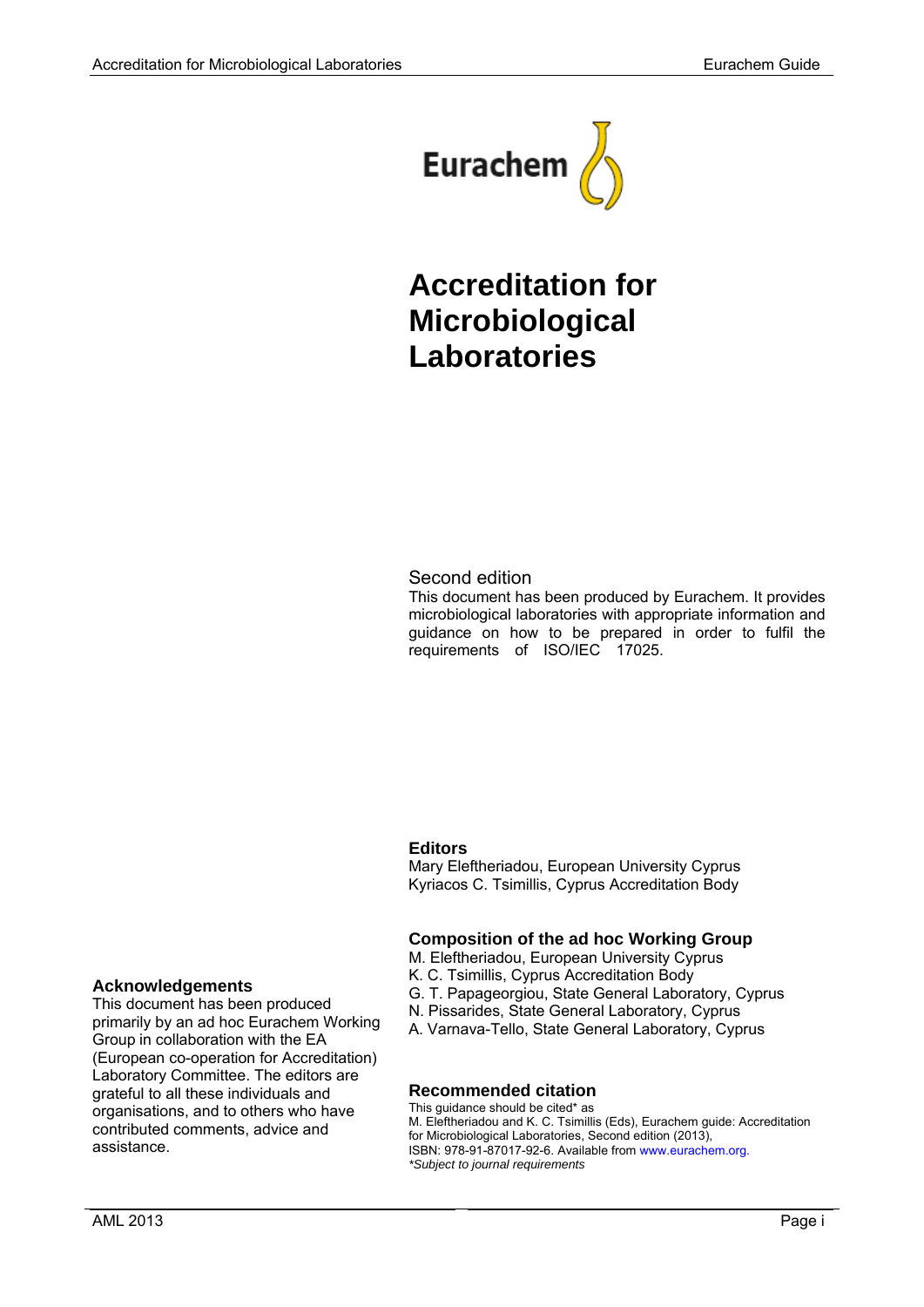Accreditation for Microbiological Laboratories

English edition

Second edition 2013

ISBN: 978-91-87017-92-6.

Copyright © 2013

Enquiries regarding the translation, and production and distribution of new editions of this document should be directed to the Eurachem secretariat. The text may not be copied for resale.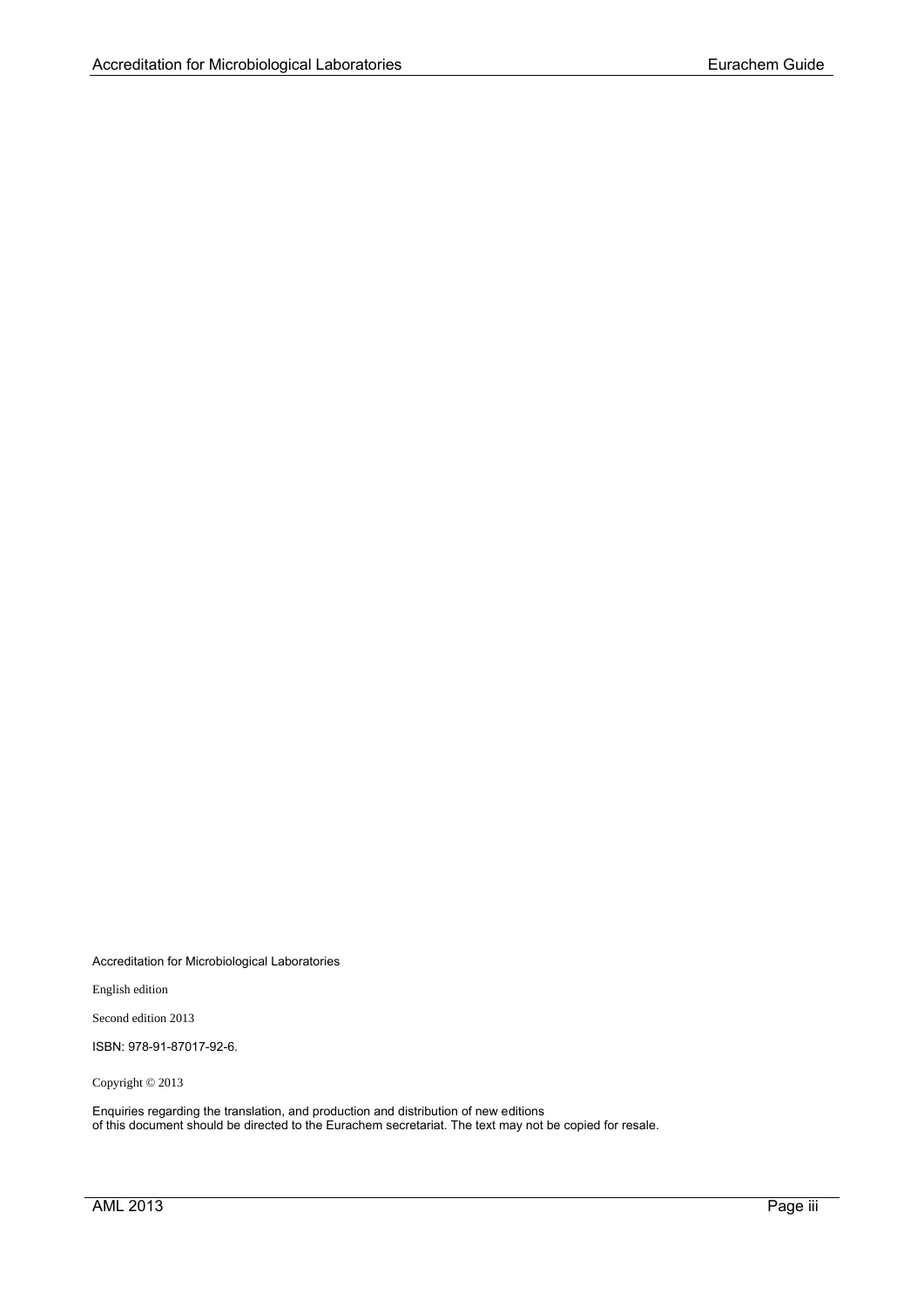# **CONTENTS**

| Appendix D Guidance on equipment validation and verification of performance 20 |  |
|--------------------------------------------------------------------------------|--|
|                                                                                |  |
|                                                                                |  |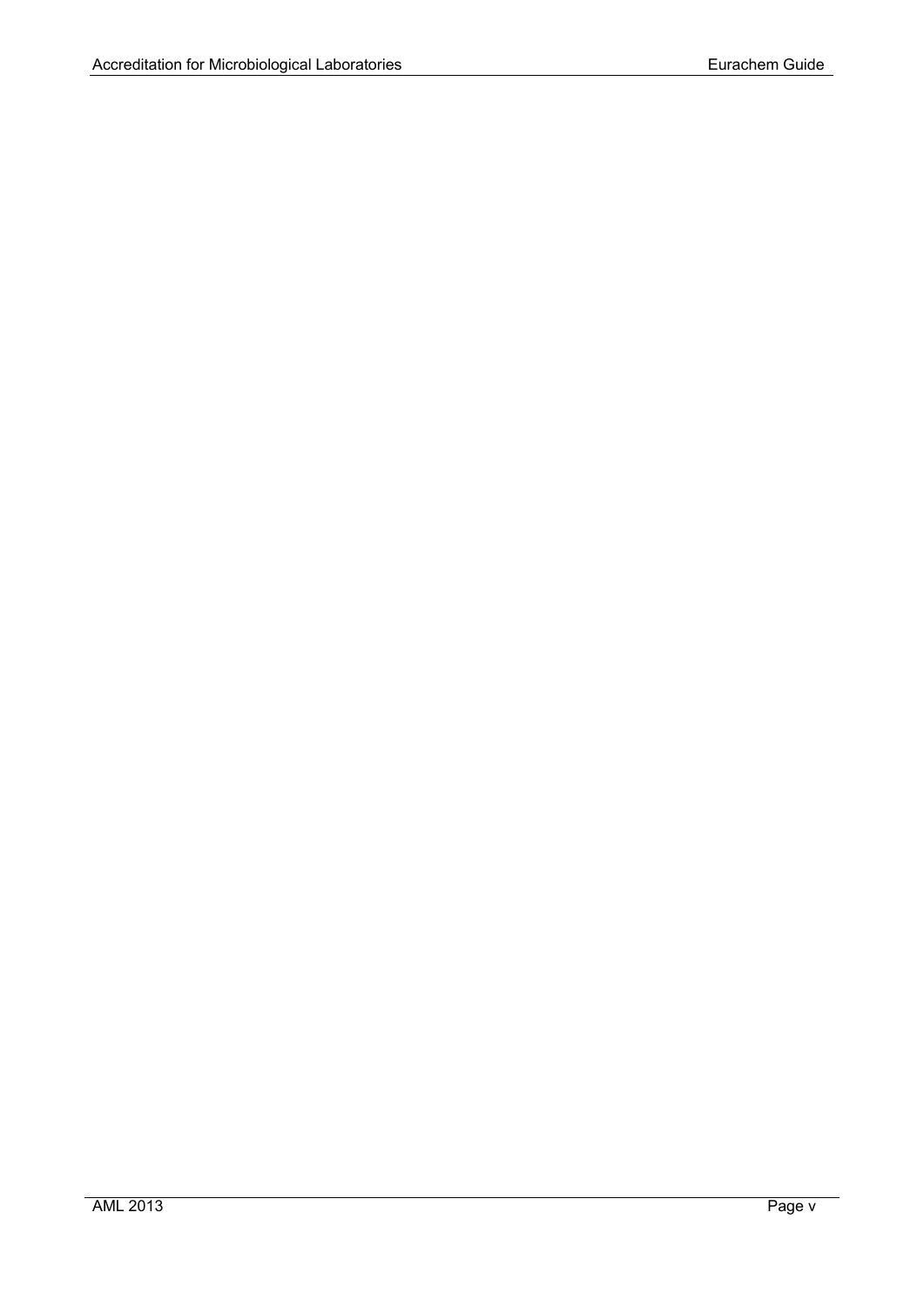# <span id="page-6-0"></span>**1 Introduction and scope of the document**

**1.1** The general requirements for accreditation are laid down in the International Standard *General requirements for the competence of testing and calibration laboratories* (ISO/IEC 17025 2nd Ed., 2005), hereafter referred to as ISO/IEC 17025 [1]. All of these requirements must be met by laboratories seeking accreditation.

**1.2** This guide provides laboratories carrying out microbiological testing with appropriate information on how to fulfil the requirements of ISO/IEC 17025, giving detailed guidance on such requirements for those undertaking the examination of materials, products and substances. The guidance is applicable to the performance of all objective measurements, whether routine, non-routine, or as part of research and development. Although this guide is written primarily for food, water and environmental microbiological testing, the general principles may be ap plied to other areas. Furthermore, it may also be of use in medical laboratories where ISO 15189 [2] applies, as well as in R&D laboratories. ISO/IEC 17025 remains the authoritative document and, in cases of dispute, accreditation bodies will adjudicate on unresolved matters. However, attention should be paid to additional requirements regarding microbiological tests in the medical field, i.e. safety requirements, specimen handling, personnel qualifications. The guidance given in this document may also be of use to those working towards registration under other quality standards such as GLP (Good<br>Laboratory Practice [3]), GMP (Good Laboratory Practice [3]), GMP (Good Manufacturing Practice [4], and GCP (Good Clinical Practice [5]).

**1.3** This guide can be considered as a guidance document for microbiological testing as set out in Annex B of ISO/IEC 17025, taking into account EA MLA (EA Multilateral Agreement) requirements. It has been produced by Eurachem in collaboration with EA LC (EA Laboratory Committee) as a means to facilitate microbiological laboratories in complying with accreditation requirements through a better understanding of the provisions of both the accreditation standards and specific sectorial standards as applicable.

**1.4** Microbiological testing is taken to include sterility testing, detection, isolation, enumeration and identification of micro-organisms (viruses, bacteria, fungi and protozoa) and their metabolites in different materials and products, or any kind of assay using micro-organisms as part of a detection system as well as the use of micro-organisms for ecological testing. It follows that some of the guidance given, such as on laboratory

environment, will need to be interpreted accordingly. This document can also provide guidance to laboratories using techniques in areas related to microbiology, such as biochemistry, molecular biology and c ell culture, although there may be additional requirements for such laboratories.

**1.5** This guide is concerned with the quality of test results and is not specifically concerned with health and safety matters. However, laboratory practices should conform to national health and safety regulations. It is important to note that in some cases health and safety issues may have an effect on the quality of testing and the laboratory will be required to take this into account. This version of the guide takes into consideration recent trends in microbiology, e.g. real time PCR (polymerase chain reaction) techniques for the detection of microorganisms. Molecular methods are, nowadays, very important in microbiological analyses, either as confirmation/identification steps, or as alternative detection methods.

**1.6** Definitions of the terms used are given in Appendix A.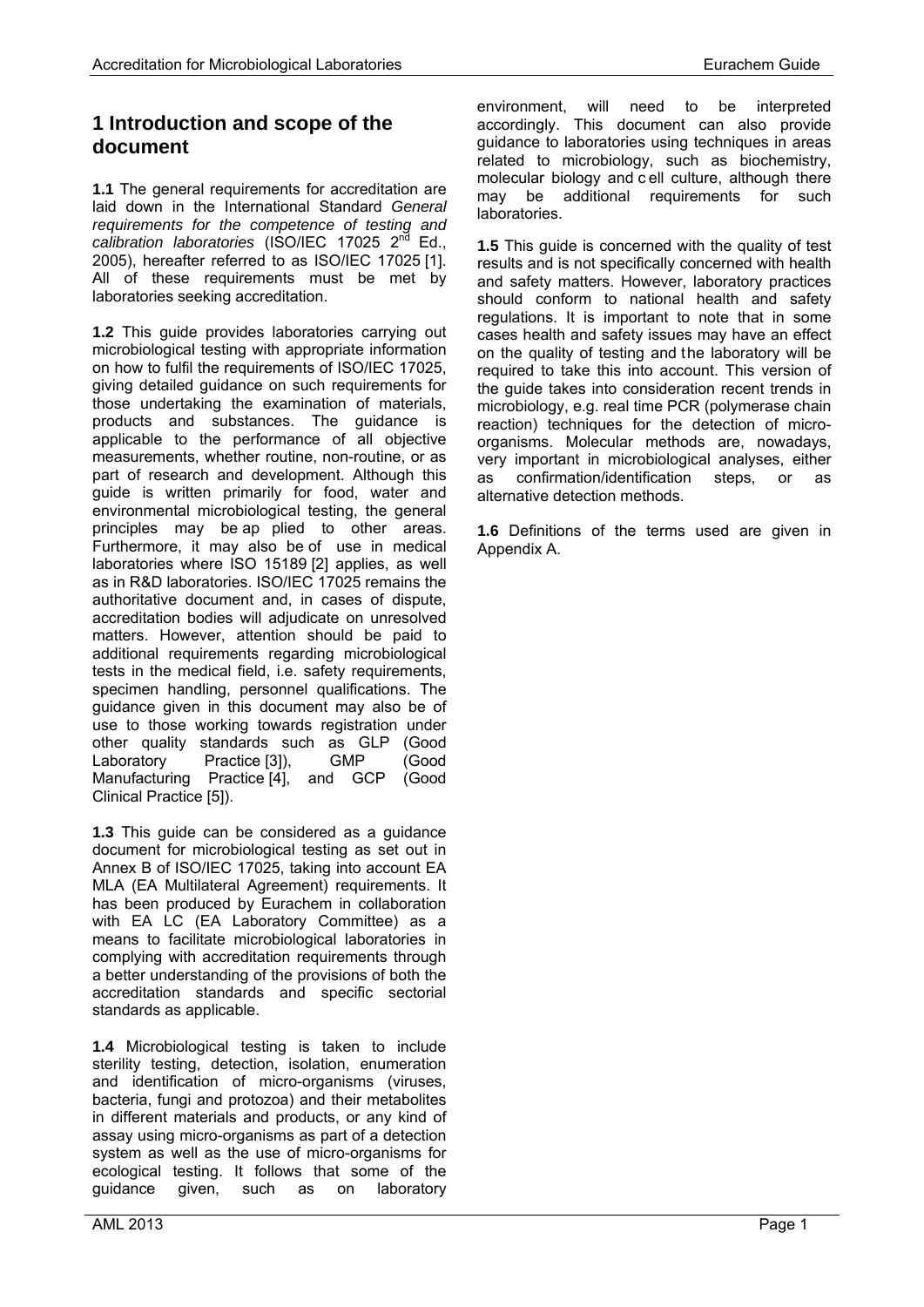# <span id="page-7-0"></span>**2 Standards for accreditation of microbiological laboratories**

#### Main Standards used for laboratory accreditation

ISO/IEC 17025, General requirements for the competence of testing and calibration laboratories [1]

ISO 15189, Medical laboratories – Requirements for quality and competence [2]

#### **Terminology**

ISO 9000, Quality management systems – Fundamentals and vocabulary [6]

ISO/IEC Guide 99, International vocabulary of metrology – Basic and general concepts and associated terms (VIM 3) (Available as JCGM 200 from [www.bipm.org\)](http://www.bipm.org/) [7]

#### Basic standards

ISO 7218, Microbiology of food and animal feeding stuffs – General requirements for microbiological examinations [8]

ISO/TS 19036, Microbiology of food and animal feeding stuffs – Guidelines for the estimation of measurement determinations (incl. Amd 1: Measurement uncertainty for low counts) [9]

ISO 29201 Water Quality – The variability of test results and the uncertainty of measurement of microbiological enumeration methods [10]

ISO 8199, Water quality – General guidance on the enumeration of micro-organisms by culture [11]

A detailed list of documents to be c onsidered appears in the References.

be done by authorised personnel with suitable experience and relevant knowledge of the specific application, as well as legislative and technological requirements and acceptability criteria.

**3.3** The laboratory management shall ensure that all personnel have received adequate training for the competent performance of tests and the operation of equipment. This should include training in basic techniques, e.g. plate pouring, counting of colonies, aseptic technique, etc., with acceptability determined using objective criteria. Personnel may only perform tests on samples if they are either recognised as competent to do so, or if they do so under adequate supervision. Ongoing competence should be monitored objectively with provision for retraining where necessary. Where a method or technique is not in regular use, verification of personnel performance before testing is undertaken may be necessary. The critical interval between performance of tests should be established and documented. The interpretation of test results for identification and v erification of micro-organisms is strongly connected to the experience of the performing analyst and should be monitored for each analyst on a regular basis.

**3.4** In some cases, it may be more appropriate to relate competence to a particular technique or instrument rather than to methods.

**3.5** The competence of personnel to perform tests shall be documented in relation to the results of internal and external quality control. The effectiveness of the training programme, as well as the identification of further training needs, should also be evaluated based on these results.

# <span id="page-7-1"></span>**3 Personnel**

#### **ISO/IEC 17025, paragraph 5.2**

**3.1** Microbiological testing should be ei ther performed or supervised by an experienced person, qualified to degree level in microbiology or equivalent. Alternative qualifications may meet requirements where a member of staff has extensive relevant experience relating to the laboratory's scope of accreditation. Staff should have relevant practical work experience before being allowed to perform work covered by the scope of accreditation without supervision, or before being considered as experienced for supervision of accredited work. Specific national regulations may override the guidance given in this document.

AML 2013 Page 2 **3.2** If the laboratory includes opinions and interpretations of test results in reports, this shall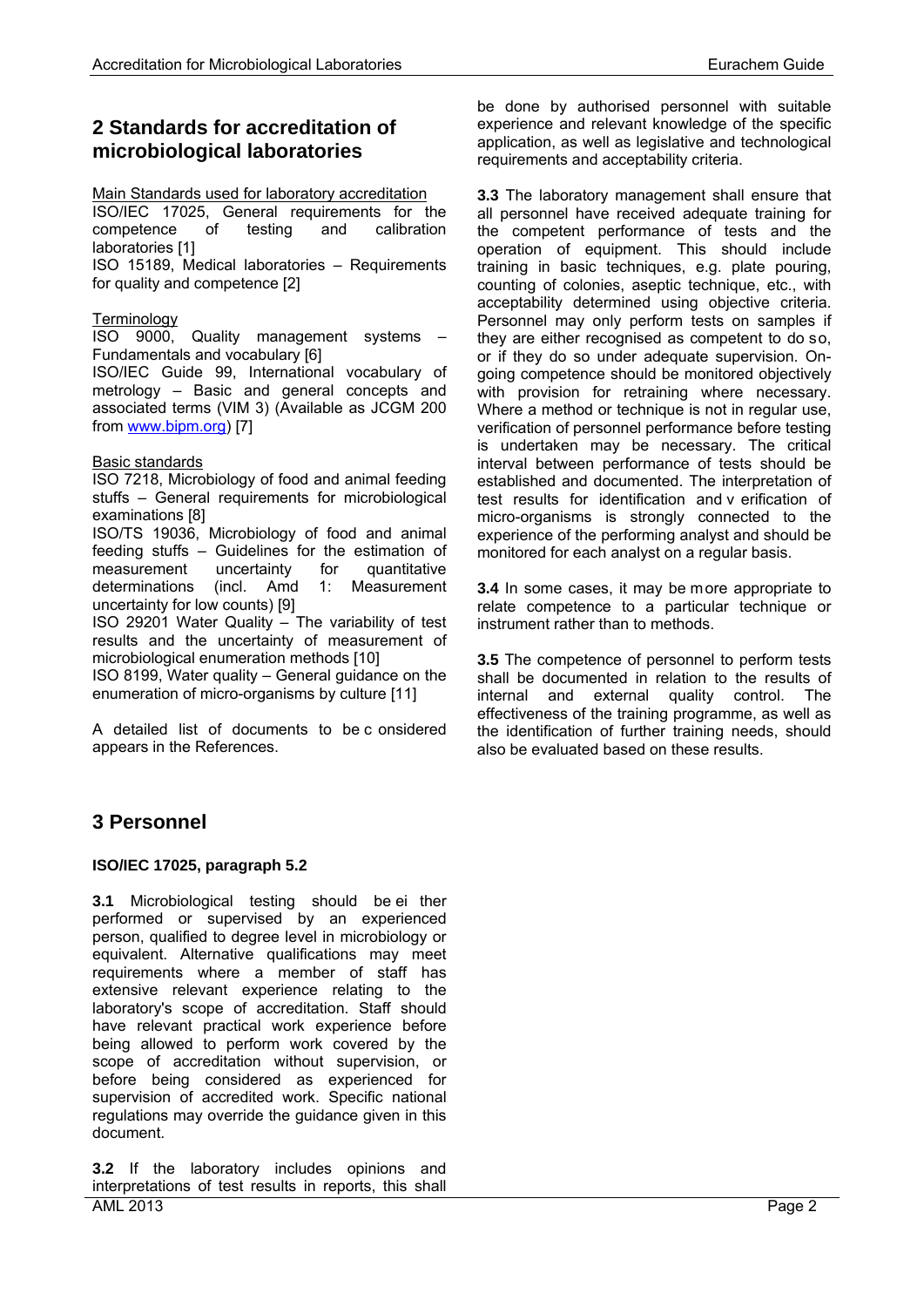## <span id="page-8-0"></span>**4 Environment**

**ISO/IEC 17025, paragraph 5.3 See also ISO 7218 [\[8\]](#page-28-1), paragraph 3**

#### <span id="page-8-1"></span>**4.1 Premises**

**4.1.1** The typical laboratory is comprised of the testing facilities (where specific microbiological testing and associated activities are carried out) and ancillary facilities (entrances, corridors, administration blocks, cloakrooms and toilets, storage rooms, archives, etc.). In general there are specific environmental requirements for the testing facilities. Depending on t he type of testing being carried out, access to the microbiological laboratory should be restricted to authorised personnel. Where such restrictions are in force, personnel should be made aware of:

- (a) the intended use of a particular area;
- (b) the restrictions imposed on working within such areas;
- (c) the reasons for imposing such restrictions;
- (d) the appropriate containment levels.

**4.1.2** The laboratory should be ar ranged so as to minimise risks of cross-contamination, where these are significant to the type of test being performed. The ways to achieve these objectives are, for example:

- (a) to construct the laboratory according to the 'no way back' layout principle;
- (b) to carry out procedures in a sequential manner using appropriate precautions to ensure test and sample integrity (e.g. use of sealed containers);
- (c) to segregate activities by time or space.

**4.1.3** It is generally considered as good practice to have separate locations, or clearly designated areas, for the following:

- sample receipt and storage area;
- sample preparation (e.g. a segregated location should be used for the preparation of powdery products likely to be highly contaminated);
- examination of samples, including incubation;
- maintenance of reference organisms;
- manipulation of presumptive pathogens;
- storage of culture media and reagents:
- media and equipment preparation, including sterilisation;
- sterility assessment:
- decontamination;
- cleaning of glassware and other equipment;
- storage of hazardous chemicals.

The area for washing (after decontamination) may be shared with other parts of the laboratory provided that the necessary precautions are taken to prevent transfer of traces of substances which could adversely affect microbial growth. The need for physical separation should be judged on the basis of the activities specific to the laboratory (e.g. number and type of tests carried out).

Laboratory equipment should not routinely be moved between areas to avoid accidental crosscontamination.

In the molecular biology laboratory, dedicated pipettes, tips, centrifuges, tubes, adequate protective clothing, vials, heating blocks etc. should be located in each work area (i.e. low-medium-high DNA working environments). Where PCR primers and probes are prepared, suitable segregation of these tasks should be ensured to minimise DNA cross-contamination. DNA amplification should be conducted in a dedicated section of the laboratory.

**4.1.4** Space should be sufficient to allow work areas to be kept clean and tidy. The space required should be commensurate with the volume of analyses handled and the overall internal organisation of the laboratory. The space should meet the requirements of national regulations when available.

**4.1.5** Workrooms should be a ppropriately ventilated and at a suitable temperature. This may be done by natural or forced ventilation, or by the use of an ai r conditioner. Where air conditioners are used, filters should be appropriate, inspected, maintained and replaced according to the type of work being carried out. Natural ventilation is not recommended in clean rooms or workrooms handling pathogens.

**4.1.6** Reduction of contamination may be achieved by having:

- smooth surfaces on walls, ceilings, floors and benches (the smoothness of a surface is judged on how easily it may be cleaned). Tiles are not recommended as bench covering material;
- concave joints between the floor, walls and ceiling;
- minimal opening of windows and doors while tests are being carried out;
- sun shades placed on the outside;
- easy access for cleaning of internal sun shades if it is impossible to fit them outside;
- fluid conveying pipes not passing above work surfaces unless placed in hermetically sealed casings;
- a dust-filtered air inlet for the ventilation system;
- separate hand-washing arrangements, preferably non-manually controlled;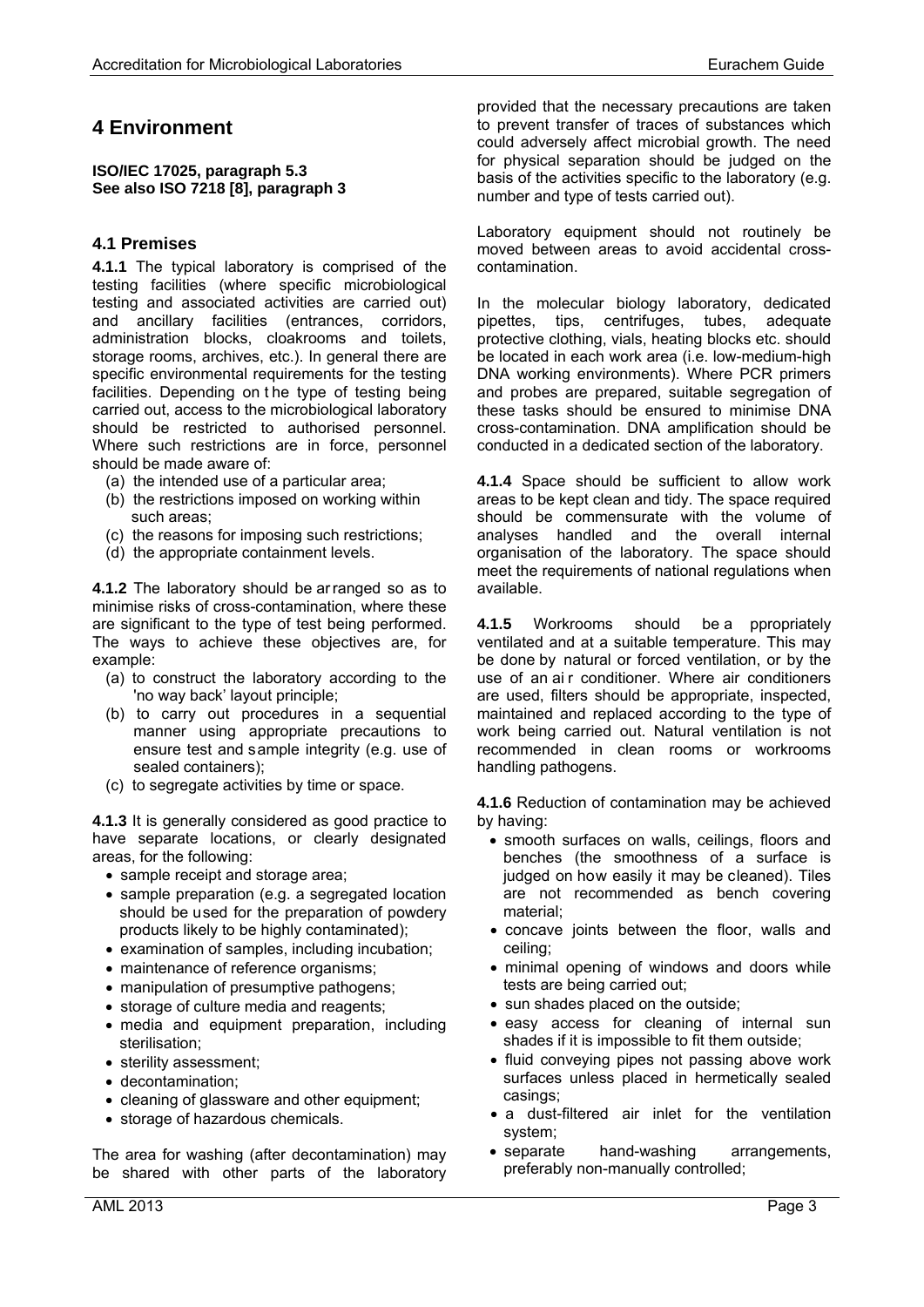- cupboards up to the ceiling;
- no rough and bare wood:
- wooden surfaces of fixtures and fittings adequately sealed;
- stored items and e quipment arranged to facilitate easy cleaning;
- no furniture, documents or other items other than those strictly necessary for testing activities.

This list is not exhaustive, and not all examples will apply in every situation. Ceilings, ideally, should have a s mooth surface with flush lighting. When this is not possible (as with suspended ceilings and hanging lights), the laboratory should have documented evidence that they control any resulting risks to hygiene and have effective means of overcoming them, e.g. a surface-cleaning and inspection programme.

**4.1.7** Where laboratories are on manufacturing premises, personnel must be aware of the potential for contamination of production areas, and s hould demonstrate that they have taken appropriate measures to avoid any such occurrence.

**4.1.8** When PCR primers and probes are prepared, suitable segregation of these tasks should be ensured to minimise DNA cross-contamination. DNA amplification should be conducted in a dedicated section of the laboratory in a positive pressurised room

**4.1.9** Negative pressurised rooms are required for manipulation of high risk micro-organisms.

#### <span id="page-9-0"></span>**4.2 Environmental monitoring**

**4.2.1** An appropriate environmental monitoring programme shall be devised, including, for example, frequent use of air settlement plates for bacterial and fungal contaminants as well as periodic surface swabbing for a variety of relevant micro-organisms, especially pathogens. Acceptable background counts should be as signed and there should be a documented procedure for dealing with situations in which these limits are exceeded. Analysis of data should enable trends in levels of contamination to be determined.

**4.2.2** Where molecular techniques are undertaken, monitoring for DNA contaminants should be undertaken by employing a No Template Control (NTC)**.**

#### <span id="page-9-1"></span>**4.3 Hygiene**

**4.3.1** There shall be a documented cleaning programme for laboratory fixtures, equipment and surfaces. It should take into account the results of environmental monitoring and the possibility of cross-contamination. There should be a procedure for dealing with spillages.

**4.3.2** Measures should be t aken to avoid accumulation of dust, by the provision of sufficient storage space, by having minimal paperwork in the laboratory and by prohibiting plants and personal possessions in the laboratory work area.

**4.3.3** Protective clothing appropriate to the type of testing being performed (including, if necessary, protection for hair, beard, hands, shoes, etc.) should be w orn in the microbiological laboratory and removed before leaving the area. This is particularly important in the molecular biology laboratory, where for example, movement from an area of high DNA load to one of low DNA load may<br>unwittingly introduce cross-contamination. A unwittingly introduce cross-contamination. change of the laboratory coat may suffice when moving between areas.

**4.3.4** Adequate hand washing facilities should be available and a policy regarding appropriate glove use should be in place to avoid the spreading of micro-organisms in the laboratory.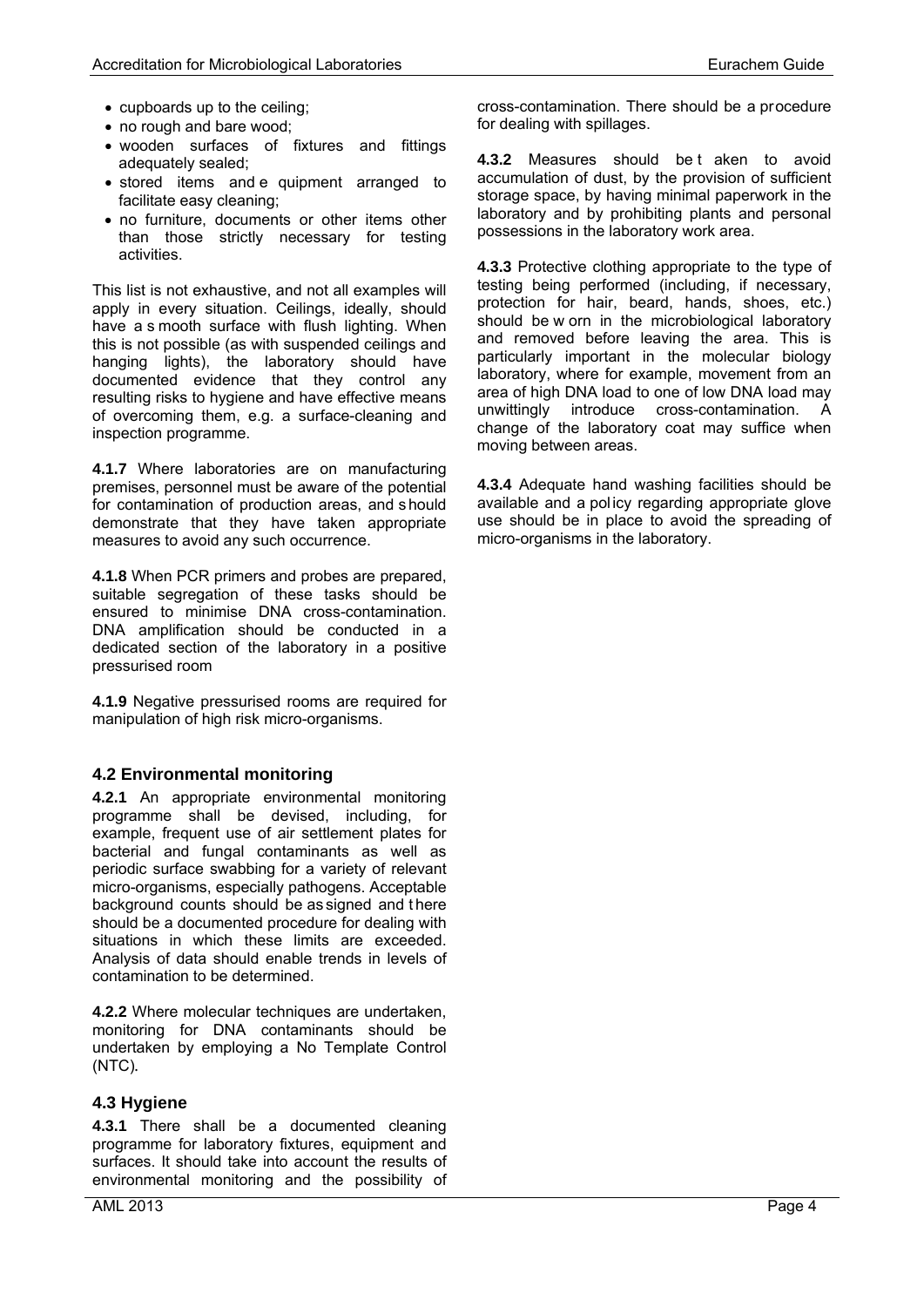# <span id="page-10-0"></span>**5 Validation and Verification of test methods**

**ISO/IEC 17025, paragraph 5.4.5 See also ISO/TS 12869 [12], ISO 7218 [8], ISO 17994 [13], ISO/TR 13843 [14], ISO 16140 [15]**

#### <span id="page-10-1"></span>**5.1 Selection of test methods**

The laboratory shall use appropriate test methods to meet the specific needs in each case. To this end it is preferable to use standard methods, i.e. the ones published in international, regional or national standards, or in scientific textbooks or by widely recognised and reputable organisations. These methods have normally been validated. However, other methods could be used provided that they are validated by the laboratory as described in 5.2.1 and 5.2.2. This is the case with laboratory-designed/developed methods and standard methods used outside their intended scope or modified in a way that an influence on the test results must be assumed. Further to this, the detailed procedure to be followed in each case varies with the nature of the method, i.e. qualitative, semi-quantitative and quantitative. The method/technique used will dictate the aspects of validation to be considered.

The following standards can assist laboratories in obtaining method validation data: ISO/TR 13843, ISO 16140 and ISO 17994.

#### <span id="page-10-2"></span>**5.2 Validation**

The validation of microbiological test methods should reflect actual test conditions. This may be achieved by using naturally contaminated products or products spiked with a predetermined level of contaminating organisms. The analyst should be aware that the addition of contaminating organisms to a matrix only mimics in a superficial way the presence of the naturally occurring contaminants. However, it is often the best and o nly solution available. The extent of validation necessary will depend on the method and the application. The laboratory shall validate standard methods applied to matrices not specified in the standard procedure.

**5.2.1** Qualitative microbiological test methods, such as where the result is expressed in terms of detected/not detected, and confirmation and identification procedures, should be v alidated by determining, if appropriate, the specificity, sensitivity, relative trueness, positive deviation, negative deviation, limit of detection, matrix effect, repeatability and r eproducibility (see Appendix A for definitions).

**5.2.2** For quantitative microbiological test methods, the specificity, sensitivity, relative trueness, positive deviation, negative deviation, repeatability, reproducibility and the limit of quantification within a defined variability should be c onsidered and, if<br>necessary, quantitatively determined. The necessary, quantitatively determined. The differences due to the matrices must be taken into account when testing different types of samples. The results should be evaluated with appropriate statistical methods.

**5.2.3** Laboratories shall retain validation data on commercial test systems (kits) used in the laboratory. This validation data may be obtained through collaborative testing and f rom validation data submitted by the manufacturers and subjected to third party evaluation (e.g. ΑFNOR, NordVal, Microval, AOAC). If the validation data are not available, or not wholly applicable, the laboratory shall be responsible for completing the validation of the method.

**5.2.4** If a modified version of a method is required to meet the same specification as the original method, then the modified method must be validated for those parameters that are likely to be affected by the revision. Experimental design and analysis of results must be statistically valid.

**5.2.5** Even when validation is completed, the user will still need to verify, as appropriate, (e.g. when there is a change in the critical factors) that the documented performance can be met. This can be accomplished by the use of spiked samples or reference materials incorporating relevant matrices.

#### <span id="page-10-3"></span>**5.3 Verification**

In the preferable case of standard and validated methods being used, the laboratory is still required to prove that it can implement them in a reliable way. This is called verification – see further "Eurachem Terminology in Analytical Measurement". For verification of quantitative methods the laboratory has, in most cases, to determine repeatability, measurement uncertainty (see section 6) and limit of quantitation, and for qualitative methods the limit of detection.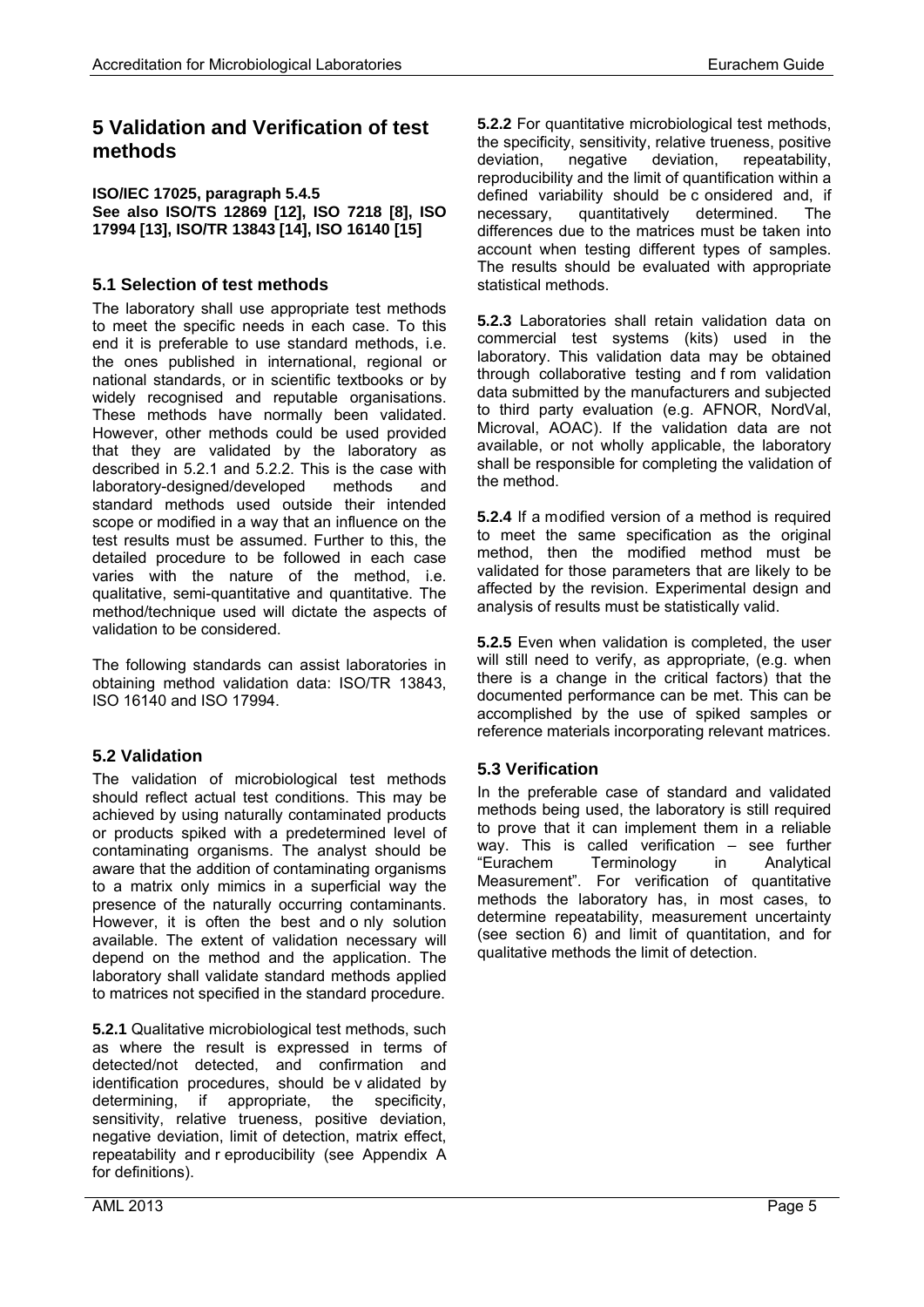### <span id="page-11-0"></span>**6 Uncertainty of measurement**

#### **ISO/IEC 17025, paragraph 5.4.6 See also ISO/TS 19036 [9], EA-4/16 [16], ISO 29201 [10] and HPA (UK) QSOP4 [17]**

**6.1** The international definition of uncertainty of measurement is given in the ISO International Vocabulary of Metrology (VIM 3) [7] and the concept in general is treated in the Eurachem guide on uncertainty [\[28\]](#page-28-2). Both ISO/IEC 17025 and ISO 15189 specify the need for laboratories to estimate the measurement uncertainty taking into account all components that may affect the result. Measurement uncertainty can only be determined for the results from quantitative methods. The general approaches to evaluating and expressing measurement uncertainty in microbiological testing of food and water are based either on I SO/TS 19036 (for food), or ISO 29201 and HPA (UK) QSOP4 (for water). ISO 29201 is more versatile, covering both colony counts and MPN (Most Probable Number) results, and presents two different approaches to uncertainty estimation (component approach and global approach) that can be used for different matrices.

**6.2** Microbiological tests generally come into the category of those that preclude the rigorous, metrologically and s tatistically valid calculation of measurement uncertainty as described in the ISO Guide to the expression of uncertainty in measurement [18]. It is generally appropriate to base the estimate of measurement uncertainty on repeatability and intermediate precision (withinlaboratory reproducibility) data. The individual uncertainty components should be identified and demonstrated to be un der control and t heir contribution to the variability of results evaluated. Some components (e.g. pipetting, weighing, dilution effects and incubator effects) may be readily measured and easily evaluated to demonstrate a negligible contribution to the overall measurement uncertainty. Other components (e.g. sample stability and sample preparation) cannot be measured directly and their contribution cannot be evaluated in a s tatistical manner but their importance to the variability of results should also be considered.

**6.3** It is expected that accredited microbiological testing laboratories will have a good understanding of the distributions of organisms within the matrices they test, and will take this into account when subsampling by following good laboratory practices and/or regulatory requirements where applicable. However, it is not always practical that this component of measurement uncertainty is included

in estimates unless the customer's needs dictate otherwise. The principal reasons for this are:

- the uncertainty due t o the distribution of organisms within the product matrix is not a function of the laboratory's performance and may be unique to individual samples tested;
- test **methods should specify the sample size to be used taking into** account poor homogeneity.

**6.4** The concept of measurement uncertainty cannot be applied directly to qualitative test results such as those from detection tests or the determination of attributes for identification. Nevertheless, individual sources of variability, e.g. consistency of reagent performance and analyst interpretation, should be identified and demonstrated to be under control. Additionally, for tests where the limit of detection is an important indication of suitability, the measurement uncertainty associated with the inocula used to determine the limit should be estimated and its significance evaluated. Laboratories should also be aware of the incidence of false positive and false negative results associated with the qualitative tests they use.

**6.5** In the case of microbiological laboratories performing molecular testing for the detection and quantification of genetically modified organisms (GMOs), measurement uncertainty is estimated according to JRC/IRMM Guidance EUR 22756 EN [19].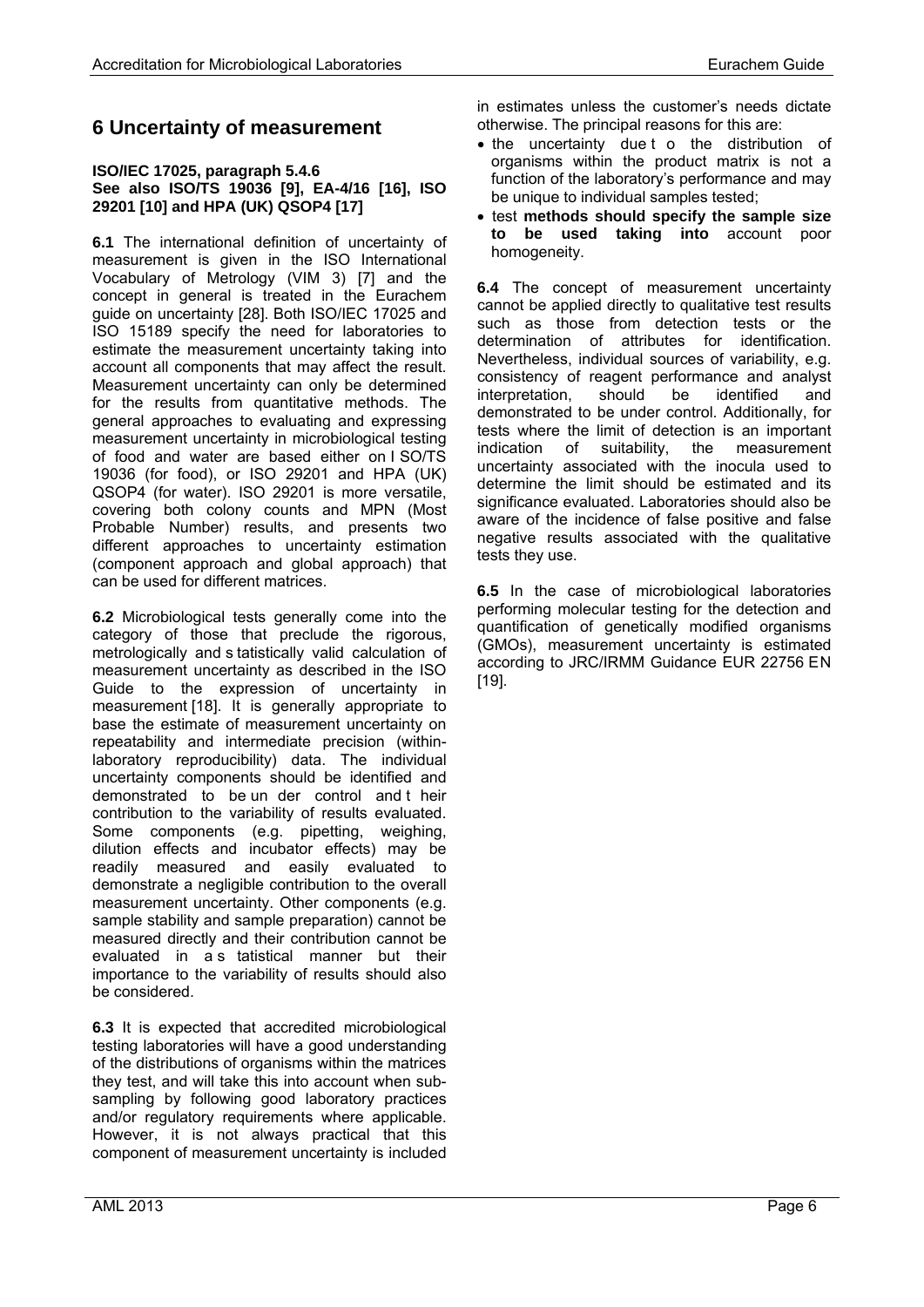# <span id="page-12-0"></span>**7 Equipment – maintenance, calibration and performance verification**

#### **ISO/IEC 17025, paragraph 5.5**

**See also ISO 7218 [8], paragraph 5 and ILAC P10 [20]**

#### <span id="page-12-1"></span>**7.1 Maintenance**

**7.1.1** Maintenance of essential equipment shall be carried out at specified intervals as determined by factors such as the frequency of use. Detailed records shall be kept. Examples of maintenance of equipment and intervals are given in Appendix E.

**7.1.2** Attention should be paid to the avoidance of cross-contamination arising from equipment, for example:

- disposable equipment should be c lean and sterile when appropriate;
- re-used glassware should be properly cleaned and sterilised when appropriate;
- ideally, laboratories should have a separate autoclave for decontamination. However, one autoclave is acceptable provided that adequate precautions are taken to separate decontamination and sterilisation loads, and a documented cleaning programme is in place to address both the internal and e xternal environment of the autoclave.

**7.1.3** Typically, the following items of equipment will be maintained by cleaning and servicing, inspecting for damage, by general verification of suitability and, where relevant, sterilising:

- general service equipment filtration apparatus, glass or plastic containers (bottles, test tubes), glass or plastic Petri dishes, sampling instruments, wires or loops (platinum, nickel/chromium or disposable plastic);
- water baths, incubators, microbiological cabinets (laminar flow and safety cabinets), autoclaves, homogenisers, fridges, freezers;
- volumetric equipment pipettes, automatic dispensers, spiral platers;
- measuring instruments thermometers, timers, balances, pH meters, colony counters.

#### <span id="page-12-2"></span>**7.2 Calibration and performance verification**

AML 2013 Page 7 **7.2.1** The laboratory must establish a pr ogramme for the calibration and performance verification of equipment which has a direct influence on the test results. The frequency of such calibration and performance verification will be determined by documented experience, being based on n eed,

type and previous performance of the equipment. Intervals between calibration and verification shall be shorter than the time the equipment has been found to take to drift outside acceptable limits. Examples of calibration intervals and typical performance checks for various laboratory instruments are given in Appendix C and Appendix D.

#### <span id="page-12-3"></span>**7.2.2 Temperature measurement devices**

(a) Where temperature has a di rect effect on t he result of an analysis or is critical for the correct performance of equipment, temperature measuring devices (for example thermocouples and platinum<br>resistance thermometers (PRTs) used in resistance thermometers (PRTs) used in incubators and autoclaves) shall be of an appropriate quality to achieve the accuracy required. It is preferable that, for health and safety reasons, mercury and toluene liquid-in-glass thermometers are not used in the laboratory.

(b) Calibration of these devices shall be traceable to national or international standards for temperature. However, if accuracy requirements permit, measurement devices that can be demonstrated to conform to an appropriate and nationally or internationally accepted manufacturing specification may also be used. Such devices may, for example, be used for monitoring storage fridges and freezers and also incubators and water baths where acceptable tolerance around the target temperature permits. Verification of the performance of such devices is necessary.

#### <span id="page-12-4"></span>**7.2.3 Incubators, water baths, ovens**

The stability of temperature, uniformity of temperature distribution and t ime required to achieve equilibrium conditions in incubators, water baths, ovens and temperature-controlled rooms shall be established initially, and then periodically, at a documented frequency, in particular with respect to typical usage (for example position, space between, and height of, stacks of Petri dishes). The constancy of the characteristics recorded during initial validation of the equipment shall be checked and recorded after each significant repair or modification. Laboratories shall monitor daily, or according to usage, the operating temperature of this type of equipment and retain records.

#### <span id="page-12-5"></span>**7.2.4 Autoclaves, including media preparators**

The following paragraphs outline the generally accepted approach to calibration, and the establishment and m onitoring of performance. However, it is recognised that quantitative testing of materials and i tems processed by autoclaving may also provide equivalent assurance of quality.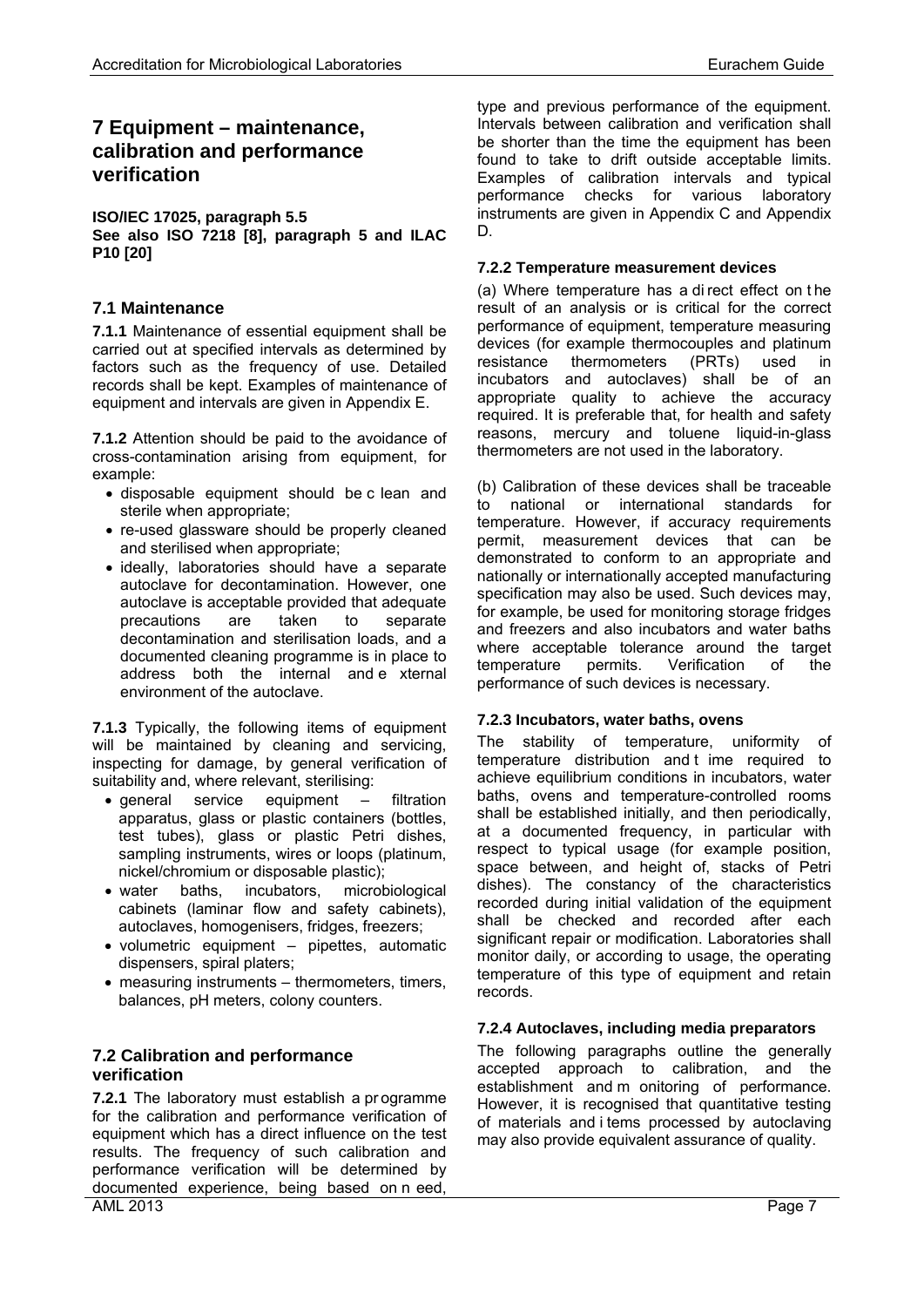(a) Autoclaves should be capable of meeting specified time and temperature tolerances. Pressure cookers fitted only with a pressure gauge are not acceptable. Sensors used for controlling or monitoring operating cycles require calibration and the performance of timers should be verified.

(b) Initial validation should include performance studies (spatial temperature distribution surveys) for each operating cycle and each load configuration used in practice. This process must be repeated after significant repair or modification (e.g. replacement of thermo-regulator probe or programmer, modification of loading arrangements or operating cycle) or where indicated by the results of quality control checks on media. Sufficient temperature sensors should be positioned within the load (e.g. in containers filled with liquid/medium) to enable location differences to be d emonstrated. In the case of media preparators, where uniform heating cannot be demonstrated by other means, the use of two sensors, one adjacent to the control probe and one remote, would generally be considered appropriate. Validation and re-validation should consider the suitability of come-up and come-down times as well as time at sterilisation temperature.

(c) Clear operating instructions should be provided based on the heating profiles determined for typical uses during validation/re-validation. Acceptance/rejection criteria should be established and records of autoclave operations, including temperature and time, maintained for every cycle.

(d) Monitoring may be achieved by one of the following:

(i) using a thermocouple and recorder to produce a chart or printout;

(ii) direct observation and r ecording of maximum temperature achieved and time at that temperature.

In addition to directly monitoring the temperature of an autoclave, the effectiveness of its operation during each cycle may be checked by the use of chemical or biological indicators sterilisation/decontamination purposes.

Autoclave tape or indicator strips should be u sed only to show that a load has been processed, not to demonstrate completion of an acceptable cycle.

#### <span id="page-13-0"></span>**7.2.5 Weights and balances**

Weights and balances shall be calibrated traceably at regular intervals (according to their intended use).

#### <span id="page-13-1"></span>**7.2.6 Volumetric equipment**

(a) Volumetric equipment such as automatic dispensers, dispenser/diluters, mechanical hand pipettes and disposable pipettes may all be used in the microbiology laboratory. Laboratories should carry out initial verification of volumetric equipment and then make regular checks to ensure that the equipment is performing within the required specification. Verification should not be necessary for glassware which has been certified to a specific tolerance. Equipment should be checked for the accuracy of the delivered volume against the set volume (for several different settings in the case of variable volume instruments) and the precision of the repeat deliveries should be measured.

(b) For 'single-use' disposable volumetric equipment, laboratories should obtain supplies from companies with a recognised and relevant quality system. After initial validation of the suitability of the equipment, it is recommended that random checks on accuracy are carried out. If the supplier has no recognised quality system, laboratories should check each batch of equipment for suitability.

#### <span id="page-13-2"></span>**7.2.7 Thermal cyclers**

Laboratories should carry out verification of temperature, ramp rate, overshoots/undershoots, hold time.

#### <span id="page-13-3"></span>**7.2.8 Other equipment**

Conductivity meters, oxygen meters, pH meters and other similar instruments should be verified regularly or before each use. The buffers used for verification purposes should be stored in appropriate conditions and should be marked with an expiry date. Where humidity is important to the outcome of the test, hygrometers should be calibrated, the calibration being traceable to national or international standards. Timers, including the autoclave timer, should be verified using a calibrated timer or national time signal. Where centrifuges are used in test procedures, an assessment should be made of the criticality of the centrifugal force. Where it is critical, the centrifuge will require calibration.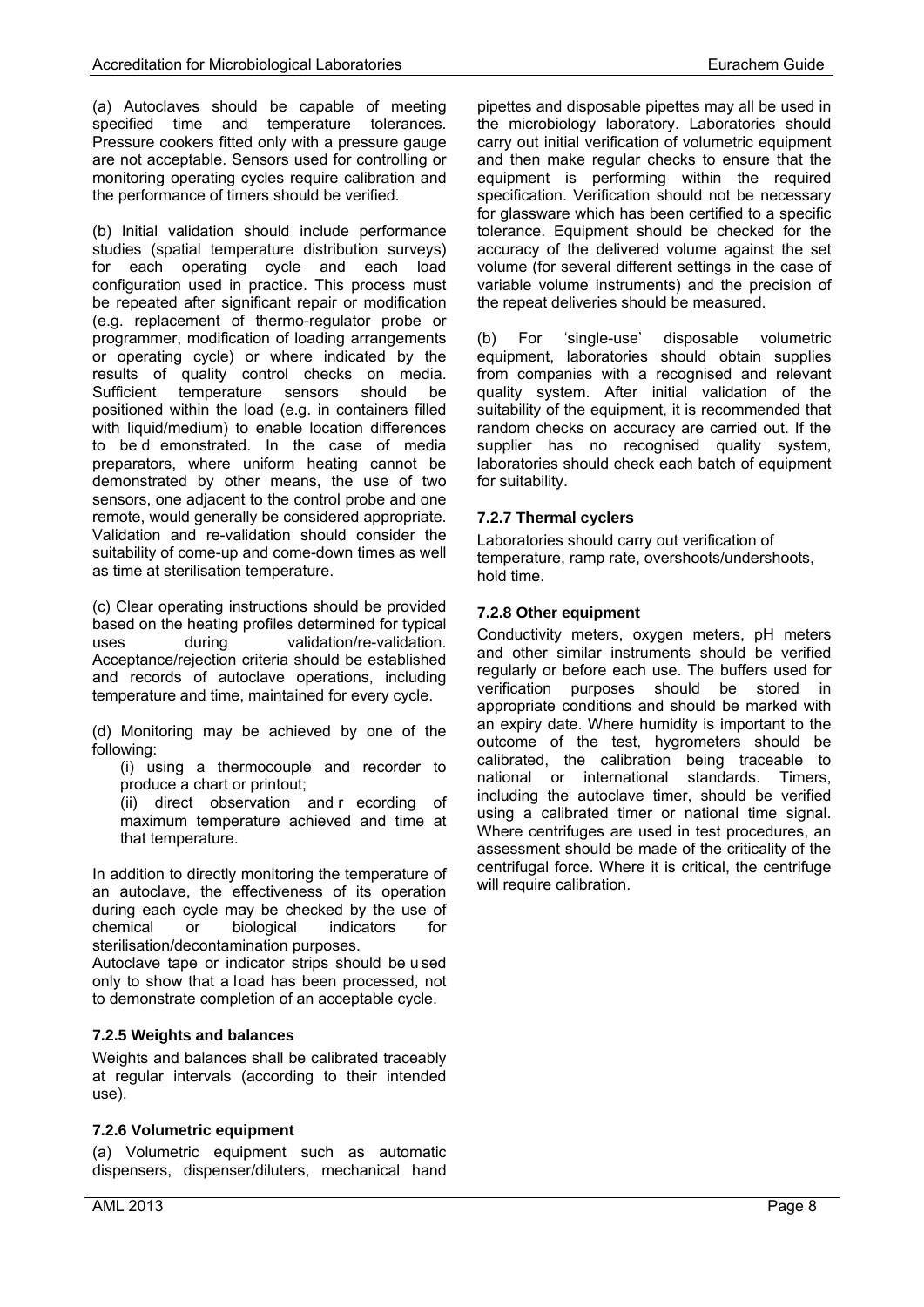## <span id="page-14-0"></span>**8 Reagents and culture media**

**ISO/IEC 17025, paragraph 4.6 and 5.5 See also ISO/TS 11133-1 [21] and ISO/TS 11133- 2 [22]**

#### <span id="page-14-1"></span>**8.1 Reagents**

Laboratories should ensure that the quality of reagents used is appropriate for the test concerned. They should verify the suitability of each batch of reagents critical for the test, initially and during its shelf-life, using positive and negative control organisms which are traceable to recognised national or international culture collections.

#### <span id="page-14-2"></span>**8.2 In-house prepared media**

**8.2.1** The suitable performance of culture media, diluents and other suspension fluids prepared inhouse should be checked, where relevant, with regard to:

- recovery or survival maintenance of target organisms;
- inhibition or suppression of non-target organisms;
- biochemical (differential and diagnostic) properties;
- physical properties (e.g. pH, volume and sterility).

Quantitative procedures for evaluation of recovery or survival should be performed according to ISO 11133.

**8.2.2** Raw materials (both commercial dehydrated formulations and individual constituents) should be stored under appropriate conditions, e.g. cool, dry and dark. All containers, especially those for dehydrated media, should be sealed tightly. Dehydrated media that are caked or cracked, or show a colour change, should not be used. Distilled deionised, or reverse osmosis produced water, free from bactericidal, inhibitory or interfering substances, should be used for preparation unless the test method specifies otherwise.

**8.2.3** Shelf-life of prepared media under defined storage conditions shall be determined and verified.

#### <span id="page-14-3"></span>**8.3 Ready-to-use-media**

**8.3.1** All media, including diluents and other suspension fluids procured ready-to-use or partially complete, also require performance evaluation as in 8.2.1 before use. Evaluation of performance in **8.3.2** Where the manufacturer of media procured ready-to-use or partially complete is covered by a recognised quality system (i.e. ISO 9000 series) and the media are quality controlled according to ISO 11133, relevant information (certificates) needs to be reviewed for acceptability but quality control does not need to be repeated. Checks by the user laboratory may only involve initial checks for every new manufacturer, and indirect checks through internal quality control procedures. In other circumstances, quality control according to ISO 11133 must be fully performed on every batch received.

**8.3.3** As part of this performance evaluation, the user laboratory needs to have adequate knowledge of the manufacturer's quality system and the product specifications, which include at least the following:

- name of the media and list of components, including any supplements;
- shelf-life and the acceptability criteria applied:
- storage conditions:
- sterility check;
- check of growth of target and non-target control organisms used (with their culture collection references) and acceptability criteria;
- physical checks and the acceptability criteria applied;
- date of issue of specification.

All the above, including the validation exercise, should be taken into consideration by the laboratory to set acceptability criteria for incoming batches of media appropriate for its testing needs.

**8.3.4** Batches of media should be identifiable. Each one received should be accompanied by evidence that it meets the quality specification. The user laboratory should ensure that it will be not ified by the manufacturer of any changes to the quality specification.

#### **Note:**

Batch: A homogeneous and fully traceable unit of a culture medium or reagent referring to a def ined amount of bulk, semi-finished product or endproduct, which is consistent in type and quality and which has passed the requirement of production (in-process control) and performance testing and which has been produced within one defined production period, having been assigned the same number.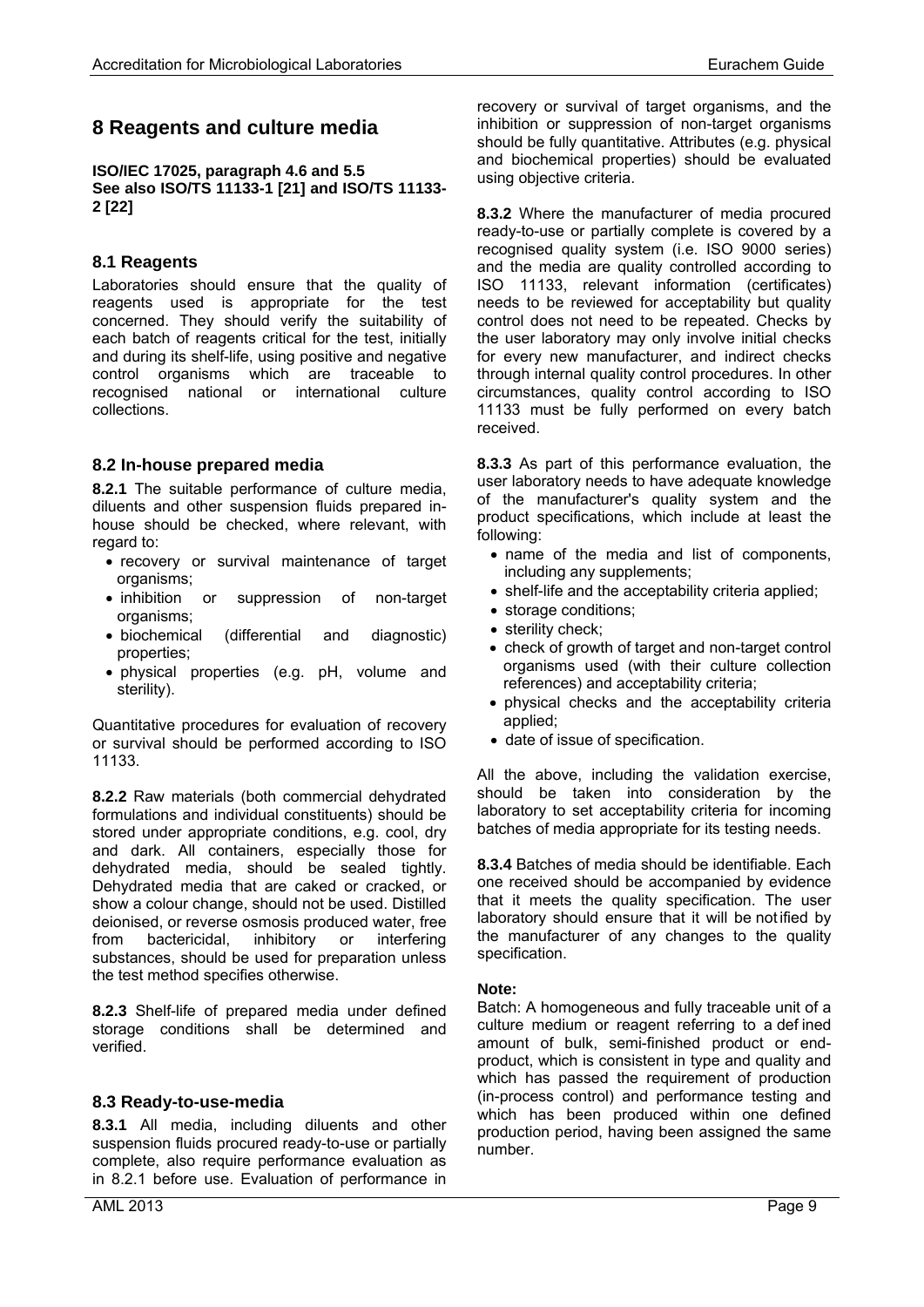#### <span id="page-15-0"></span>**8.4 Labelling**

Laboratories shall ensure that all reagents (including stock solutions), media, diluents, and other suspending fluids are adequately labelled to indicate, as appropriate, identity, concentration, storage conditions, date of opening, preparation date, validated expiry date and/or recommended storage periods. The person responsible for preparation should be identifiable from records.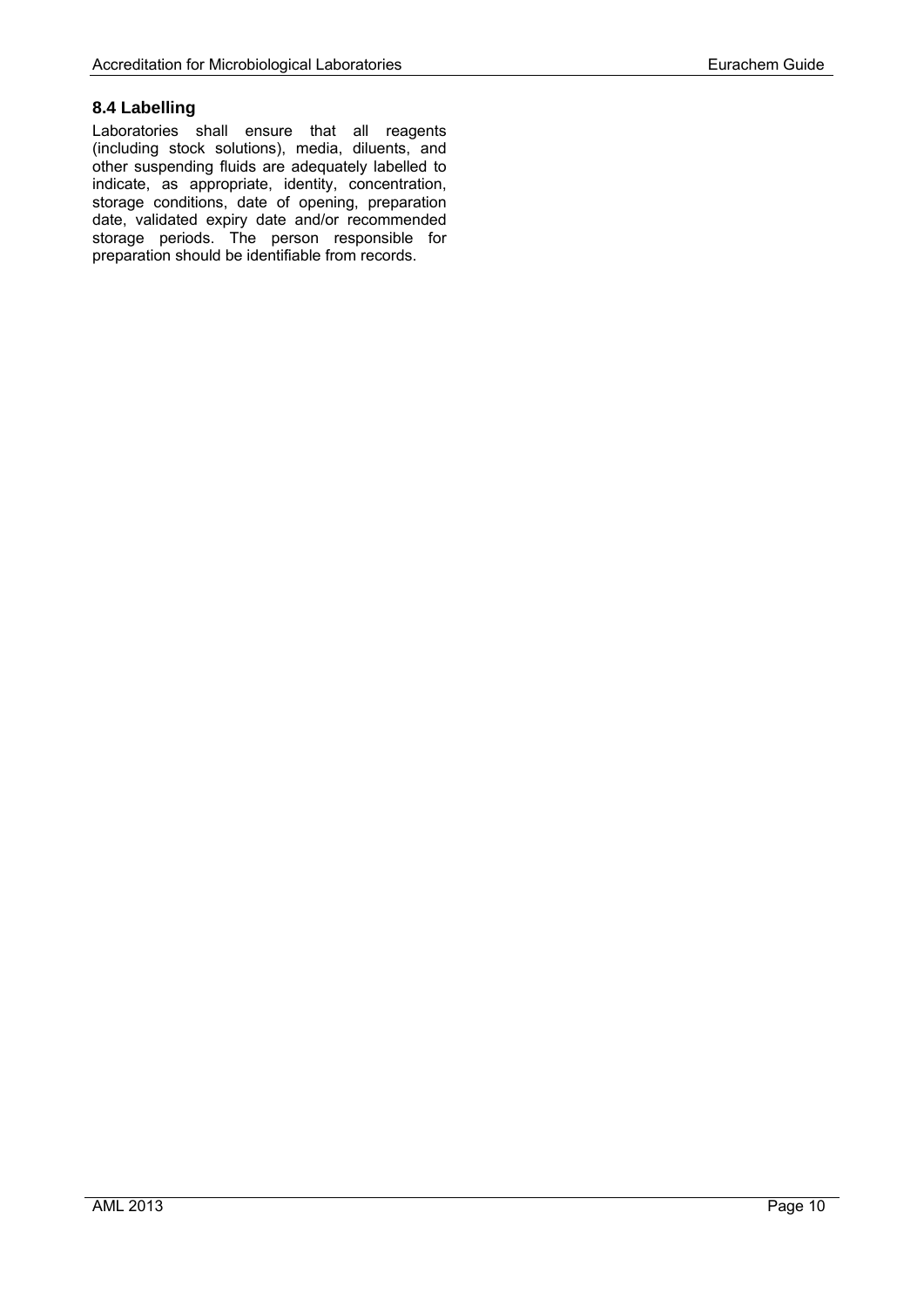# <span id="page-16-0"></span>**9 Reference materials and reference cultures**

#### **ISO/IEC 17025, paragraph 5.6.3 See also ISO/TS 11333 [21, 22]**

#### <span id="page-16-1"></span>**9.1 Reference materials**

Reference materials and certified reference materials (see definition in Appendix A) provide essential traceability in measurements and are used, for example:

- to demonstrate the accuracy of results;
- to calibrate equipment;
- to monitor laboratory performance:
- to validate methods;
- to enable comparison of methods ;
- to demonstrate quality of culture media:
- to demonstrate consistent performance of kits.

If possible, reference materials should be us ed in appropriate matrices.

#### <span id="page-16-2"></span>**9.2 Reference cultures**

**9.2.1** Traceable reference cultures are required for establishing acceptable performance of media (including test kits), for validating methods and for assessing/evaluating on -going performance. To demonstrate traceability, laboratories shall use reference strains of micro -organisms obtained directly from a recognised national or international collection, where these exist. Where traceable reference cultures are not readily available, commercial derivatives traceable to them could alternatively be us ed, provided that the relevant properties for its intended use have been shown by the laboratory to be equivalent at the point of use.

**9.2.2** Reference strains may be sub-cultured once to provide reference stocks. Purity and biochemical checks should be made in parallel as appropriate. It is recommended to store reference stocks in aliquots either deep -frozen or lyophilised. Working cultures for routine use should be primary subcultures from the reference stock (see Appendix B on preparation of working stocks). If reference stocks have been thawed, they must not be re -frozen and re -used.

**9.2.3** Working cultures should not be sub -cultured unless it is required and defined by a standard method or laboratories can provide documentary evidence that there has been no change in any relevant property. Working stocks shall not be sub cultured to replace reference stocks. Commercial derivatives of reference strains may only be us ed as working cultures.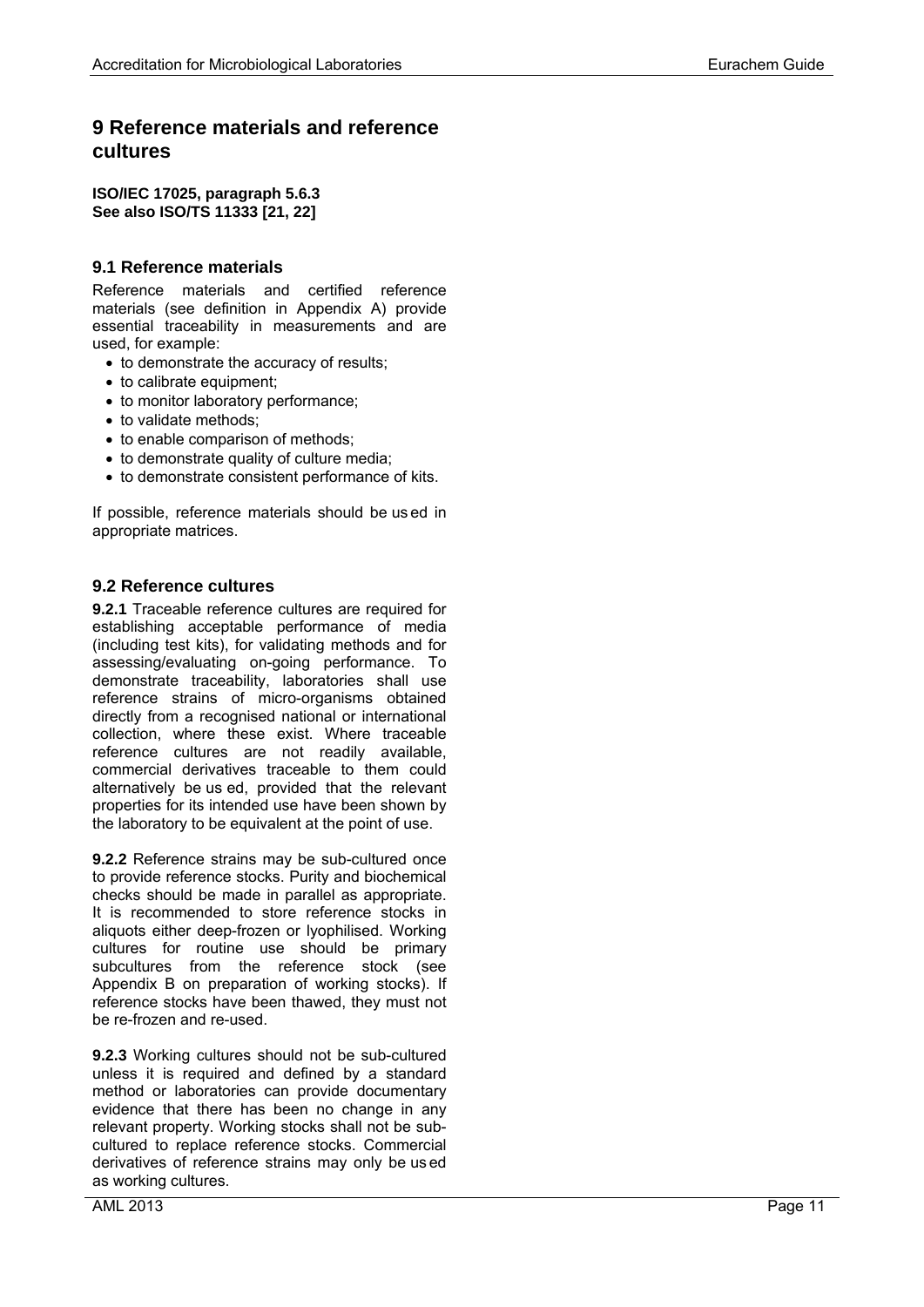# <span id="page-17-0"></span>**10 Sampling**

#### **ISO/IEC 17025, paragraph 5.7 See also ISO 7218 [8], paragraph 8 and ISO 19458 [23]**

**10.1** In many cases, testing laboratories are not responsible for primary sampling to obtain test items. Where they are responsible, it is strongly recommended that this sampling be covered by quality assurance and ideally by accreditation.

**10.2** Transport and storage should be under conditions that maintain the integrity of the sample (e.g. chilled or frozen where appropriate). The conditions should be monitored and records kept. Where appropriate, responsibility for transport and storage, between sampling and arrival at the testing laboratory, shall be clearly documented. Testing of the samples should be performed as soon as possible after sampling and s hould conform to relevant standards and/or national/international regulations.

**10.3** Sampling should only be performed by trained personnel. Whenever the laboratory is responsible for sampling, the personnel to be i nvolved shall also be authorised for sampling. It should be carried out aseptically using sterile equipment. Environmental conditions, for instance air contamination and temperature, should be monitored and recorded at the sampling site. Time of sampling should be recorded.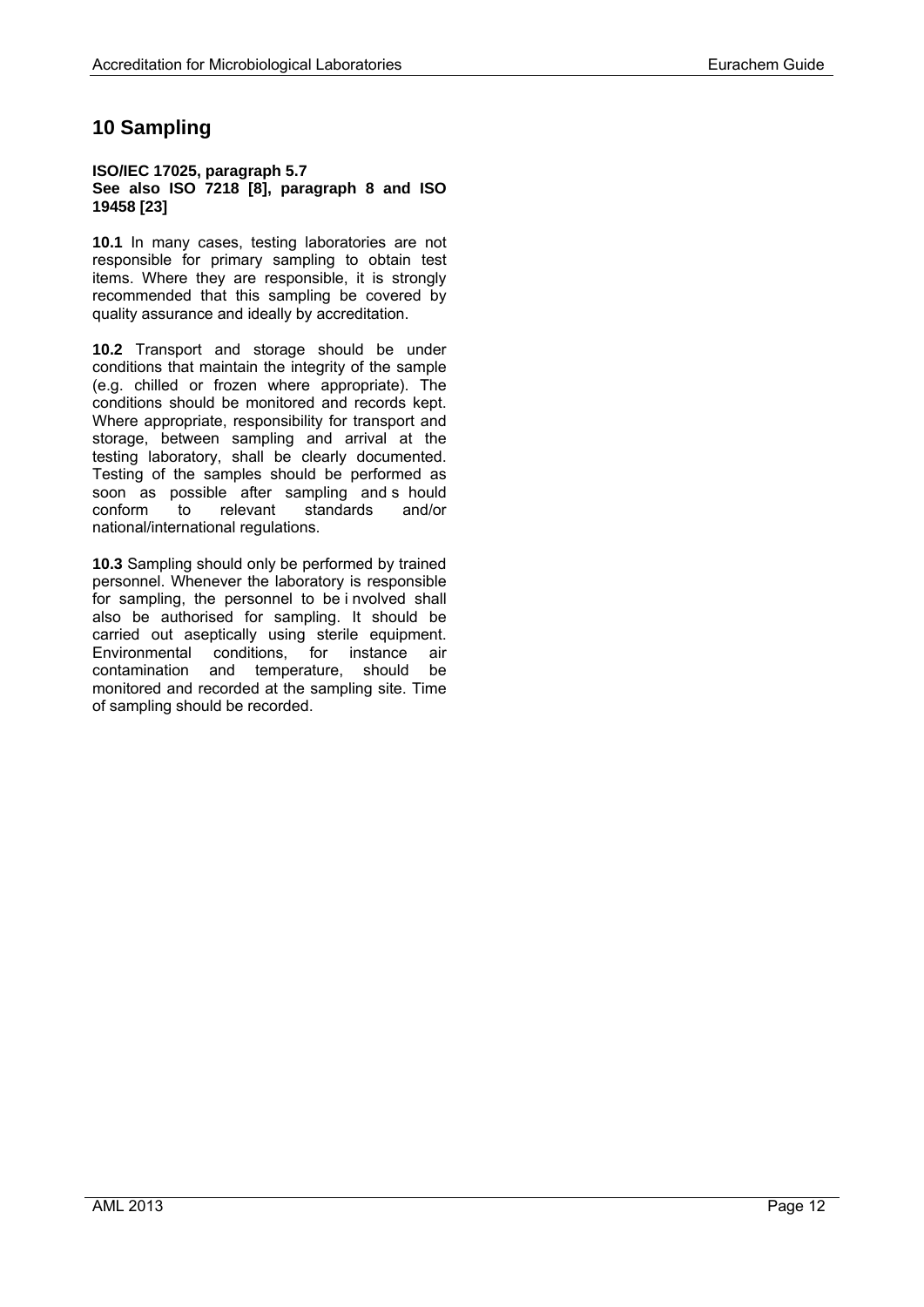## <span id="page-18-0"></span>**11 Sample handling and identification**

#### **ISO/IEC 17025, paragraphs 5.7 and 5.8 See also ISO 7218 [8], paragraph 8, ISO 6887 [24] and ISO 19458 [23]**

**11.1** Microbial flora may be s ensitive to factors such as temperature or duration of storage and transport, so it is important to check and record the condition of the sample on r eceipt by the laboratory.

**11.2** The laboratory shall have procedures that cover the delivery of samples and sample identification. If there is insufficient sample or the sample is in poor condition due to physical deterioration, incorrect temperature, damaged packaging or deficient labelling, the laboratory should consult with the customer before deciding whether to test or refuse the sample. In any case. records should be maintained and the condition of the sample should be indicated on the test report.

**11.3** The laboratory shall record all relevant information, in particular the following:

(a) date and, where relevant, the time of receipt; (b) condition of the sample on receipt and, when necessary, temperature;

(c) characteristics of the sampling operation (sampling date, sampling conditions, etc.).

**11.4** Samples awaiting test shall be stored under suitable conditions to minimise changes to any microbial population present. Storage conditions should be defined and recorded.

**11.5** The packaging and labels from samples may be highly contaminated and should be handled and stored with care so as to avoid any spread of contamination.

**11.6** Sub-sampling by the laboratory immediately prior to testing is considered to be part of the test method. It shall be performed according to national or international standards, where they exist, or by validated in-house methods. Sub-sampling procedures should be designed to take account of uneven distribution of micro-organisms (general guidance given in ISO 6887 and ISO 7218).

**11.7** A procedure for the retention and disposal of samples shall be written. Samples should be stored until the test results are obtained or longer, if required and if applicable, based on legislative requirements or customer's request. Laboratory sample portions that are known to be highly contaminated should be decontaminated prior to being discarded (see 12).

#### <span id="page-18-1"></span>**ISO/IEC 17025, paragraph 5.8 See also ISO 7218 [8]**

The correct disposal of contaminated materials may not directly affect the quality of sample analysis, although procedures should be designed to minimise the possibility of contaminating the test environment or materials. However, it is a matter of good laboratory management and should conform to national/international environmental or health and safety regulations.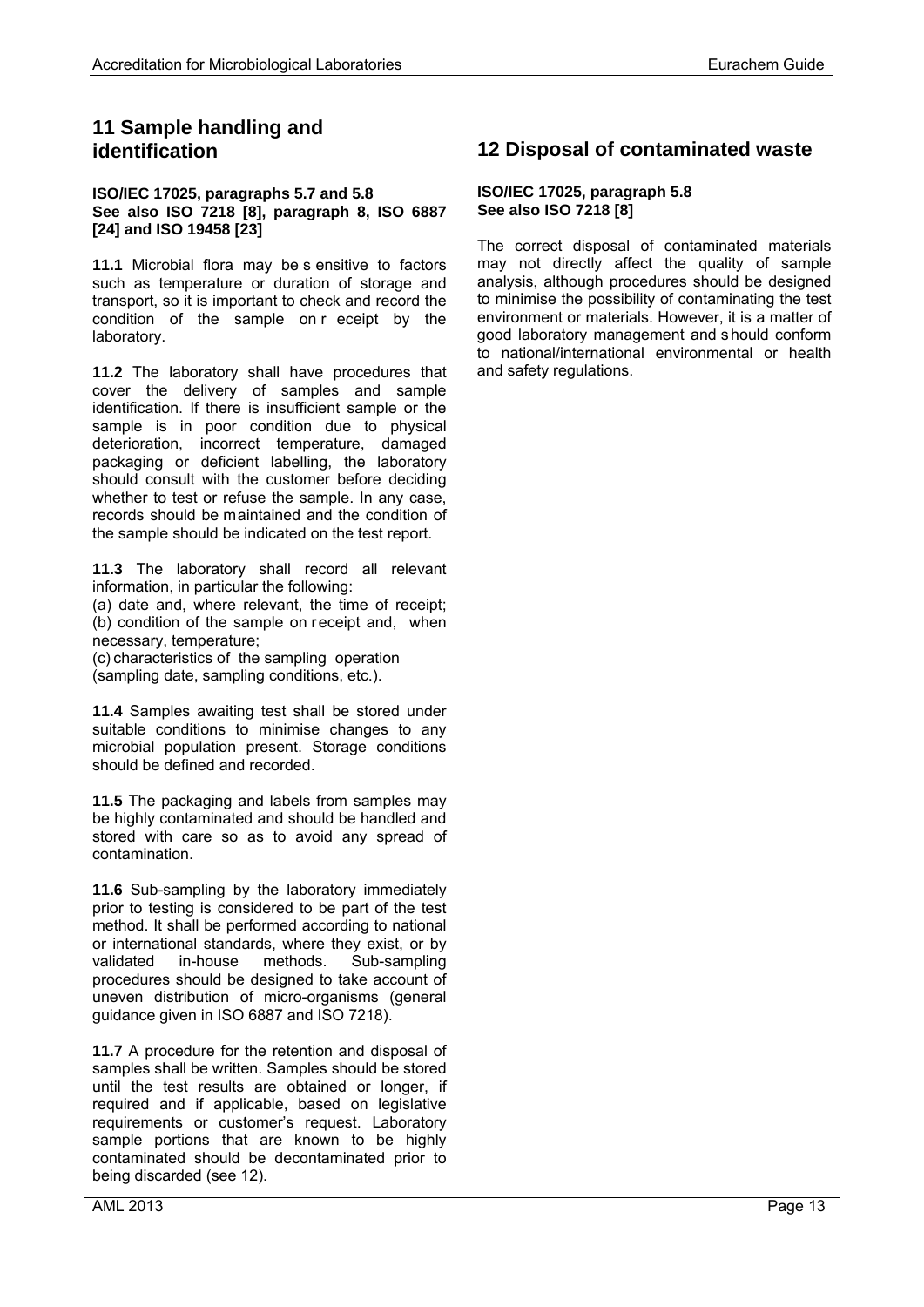# <span id="page-19-0"></span>**13 Quality assurance of results/quality control of performance**

**ISO/IEC 17025, paragraph 5.9 See also EA-4/18 [25], Eurachem Proficiency Testing Guide [26]**

#### <span id="page-19-1"></span>**13.1 Internal quality control**

**13.1.1** Internal quality control consists of all the procedures undertaken by a laboratory for the continuous evaluation of its work. The main objective is to ensure the consistency of results day-to-day and t heir conformity with defined criteria.

**13.1.2** A programme of periodic checks is necessary to demonstrate that variability (i.e. between analysts and between equipment or materials etc.) is under control. All tests included in the laboratory's scope of accreditation need to be covered. The programme may involve:

- the use of spiked samples with variable contamination levels, including target and background flora;
- the use of spikes/naturally contaminated samples from a range of matrices;
- the use of reference materials (including proficiency testing scheme test materials);
- replicate testing;
- replicate evaluation of test results, i.e. counting of colonies in petri dishes by two analysts.

The internal quality control programme must be adapted to the actual frequency of tests performed by the laboratory. It is recommended that, where possible, tests should incorporate controls to monitor performance. It is also advised that data from reference materials and s piked samples be plotted to assist in the evaluation of trends in a visual manner.

**13.1.3** In special instances, a l aboratory may be accredited for a test that it is rarely called on to do. It is recognised that in such cases an on-going internal quality control programme may be inappropriate and that a scheme for demonstrating satisfactory performance which is carried out in parallel with the testing, may be more suitable. However, this does not eliminate the need to participate in proficiency testing schemes at acceptable frequency. In any case, the laboratory should be aware of the inherent risk associated with such an approach and take all appropriate measures.

#### <span id="page-19-2"></span>**13.2 External quality assessment (proficiency testing)**

**13.2.1** Laboratories should regularly participate in proficiency testing (PT), relevant to their scope of accreditation. Preference should be given to proficiency testing schemes which use appropriate matrices.

**13.2.2** Participation in proficiency testing schemes is mandatory, provided that appropriate schemes are available. If this is not the case, the laboratory should participate in interlaboratory comparisons organised by a s ufficient number of other laboratories on the basis of a well-documented protocol.

**13.2.3** Laboratories should use external quality assessment not only to assess laboratory bias but also to check the validity of the whole quality system.

**13.2.4** Although Accreditation Bodies may specify minimum participation in proficiency testing schemes, it is the responsibility of the laboratory to demonstrate that the frequency and extent of their participation is appropriate for their scope. The document EA-4/18 may give useful support with the use of sub-disciplines, i.e. an area of technical competence defined by a m inimum of one measurement technique, property and product, which are related. This facilitates the optimisation of the extent of participation in proficiency testing. Further to this, the Eurachem guide on selection, use and interpretation of PT schemes [26] may help in the interpretation of the results from proficiency testing participation.

**13.2.5** Laboratories are encouraged to subscribe to ISO/IEC 17043 [27] accredited PT schemes; other providers should only be used where the laboratory has assessed their competency.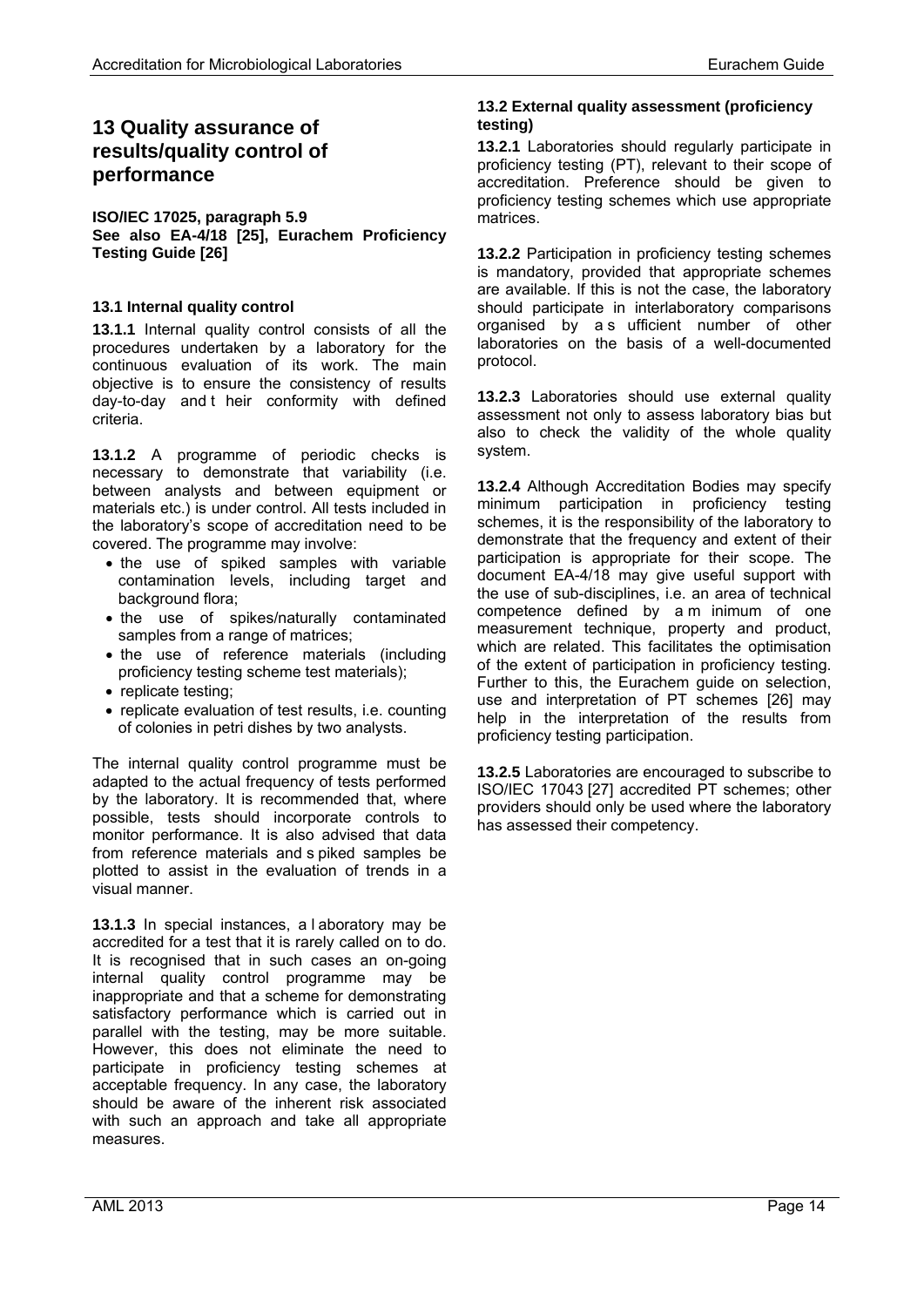# <span id="page-20-0"></span>**14 Test reports**

#### **ISO/IEC 17025, paragraph 5.10 See also ISO 19036 [9], ISO 8199 [11], ISO 7218 [8]**

**14.1** In quantitative methods, results are expressed as number of colony forming units (cfu) per volume or grams of sample analysed. Below 10 cfus per plate, precision decreases significantly and laboratories are advised to reflect this on their test reports. If the result of the enumeration is negative, it should be reported as "not detected for a defined unit" or "less than the detection limit for a defined unit". If preferred, and in order to comply with national technical and health regulations, the result may also be reported as "zero for a defined unit".

**14.2** Qualitative test results should be reported as "detected/not detected in a def ined quantity or volume". They may also be expressed as "less than a specified number of organisms for a defined unit" where the specified number of organisms exceeds the detection limit of the method and this has been agreed with the customer.

**14.3** Where an estimate of the measurement uncertainty of the test result is expressed on the test report, any limitations (particularly if the estimate does not include the component contributed by the distribution of micro-organisms within the sample) have to be made clear to the customer.

**14.4** Laboratories may have to check if the standards used have their own specific requirements regarding the expression of results. Examples include: ISO 11731-2:2004 *Water quality -- Detection and enumeration of Legionella -- Part 2: Direct membrane filtration method for waters with low bacterial counts* and ISO 6222:1999 *Water quality -- Enumeration of culturable microorganisms -- Colony count by inoculation in a nutrient agar culture medium.* .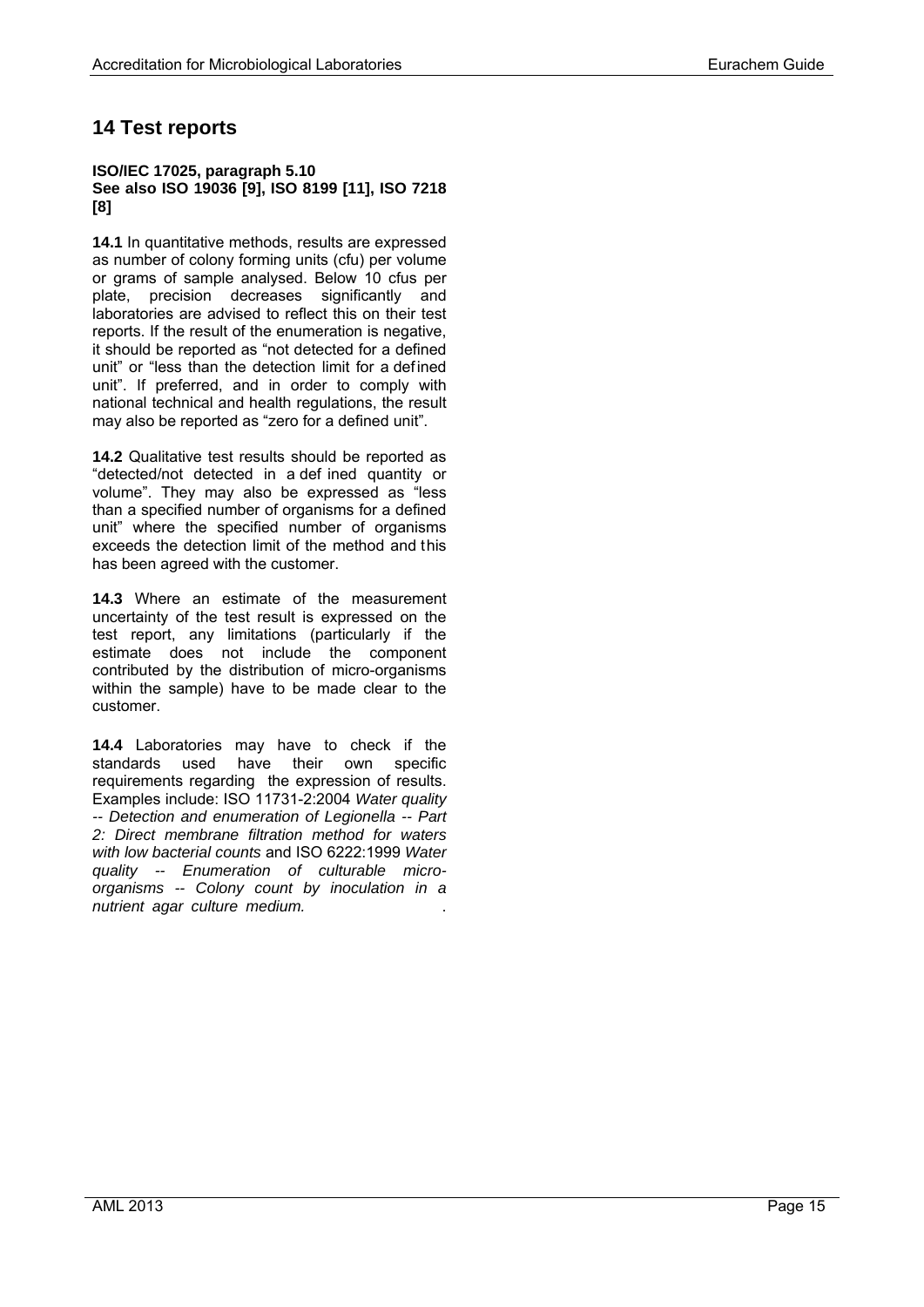# <span id="page-21-0"></span>**Appendix A Glossary of terms**

| Calibration                     | Operation that, under specified conditions, in a first step, establishes a relation<br>between the quantity values with measurement uncertainties provided by<br>measurement standards and corresponding indications with associated measurement<br>uncertainties and, in a second step, uses this information to establish a relation for<br>obtaining a measurement result from an indication.<br>NOTE 1 A calibration may be expressed by a statement, calibration function, |
|---------------------------------|---------------------------------------------------------------------------------------------------------------------------------------------------------------------------------------------------------------------------------------------------------------------------------------------------------------------------------------------------------------------------------------------------------------------------------------------------------------------------------|
|                                 | calibration diagram, calibration curve, or calibration table. In some cases, it may<br>consist of an additive or multiplicative correction of the indication with associated<br>measurement uncertainty.                                                                                                                                                                                                                                                                        |
|                                 | NOTE 2 Calibration should not be confused with adjustment of a measuring system,<br>often mistakenly called "self-calibration", nor with verification of calibration.                                                                                                                                                                                                                                                                                                           |
|                                 | NOTE 3 Often, the first step alone in the above definition is perceived as being<br>calibration.<br>[ $VIM 3$ ]                                                                                                                                                                                                                                                                                                                                                                 |
| Certified reference<br>material | Reference material, accompanied by documentation issued by an authoritative body<br>and providing one or more specified property values with associated uncertainties<br>and traceabilities, using valid procedures.<br>[VIM 3]                                                                                                                                                                                                                                                 |
| Limit of detection              | Applied to qualitative microbiological tests: The lowest number of micro-organisms<br>that can be detected, but in numbers that cannot be estimated accurately.                                                                                                                                                                                                                                                                                                                 |
| Limit of<br>quantification      | Applied to quantitative microbiological tests: The lowest number of micro-organisms<br>within a defined variability that may be determined under the experimental conditions<br>of the method under evaluation.                                                                                                                                                                                                                                                                 |
| Measurement<br>precision        | Closeness of agreement between indications or measured quantity values obtained<br>by replicate measurements on the same or similar objects under specified conditions.<br>[ $VIM 3$ ]                                                                                                                                                                                                                                                                                          |
| Negative deviation              | Occurs when the alternative method gives a negat ive result without confirmation<br>when the reference method gives a positive result. This deviation becomes a false<br>negative result when the true result can be proved as being positive.                                                                                                                                                                                                                                  |
| Positive deviation              | Occurs when the alternative method gives a positive result without confirmation when<br>the reference method gives a negative result. This deviation becomes a false positive<br>result when the true result can be proved as being negative.                                                                                                                                                                                                                                   |
| Reference cultures              | Collective term for reference strain, reference stocks and working cultures.                                                                                                                                                                                                                                                                                                                                                                                                    |
| Reference material              | Material, sufficiently homogeneous and stable with reference to specified properties,<br>which has been established to be fit for its intended use in measurement or in<br>examination of nominal properties.<br>[ $VIM 3$ ]                                                                                                                                                                                                                                                    |
| Reference method                | Thoroughly investigated method, clearly and exactly describing the necessary<br>conditions and procedures, for the measurement of one or more property values that<br>has been shown to have trueness and precision commensurate with its intended use<br>and that can therefore be used to assess other methods for the same measurement,<br>particularly in permitting the characterisation of a reference material. Normally a<br>national or international standard method. |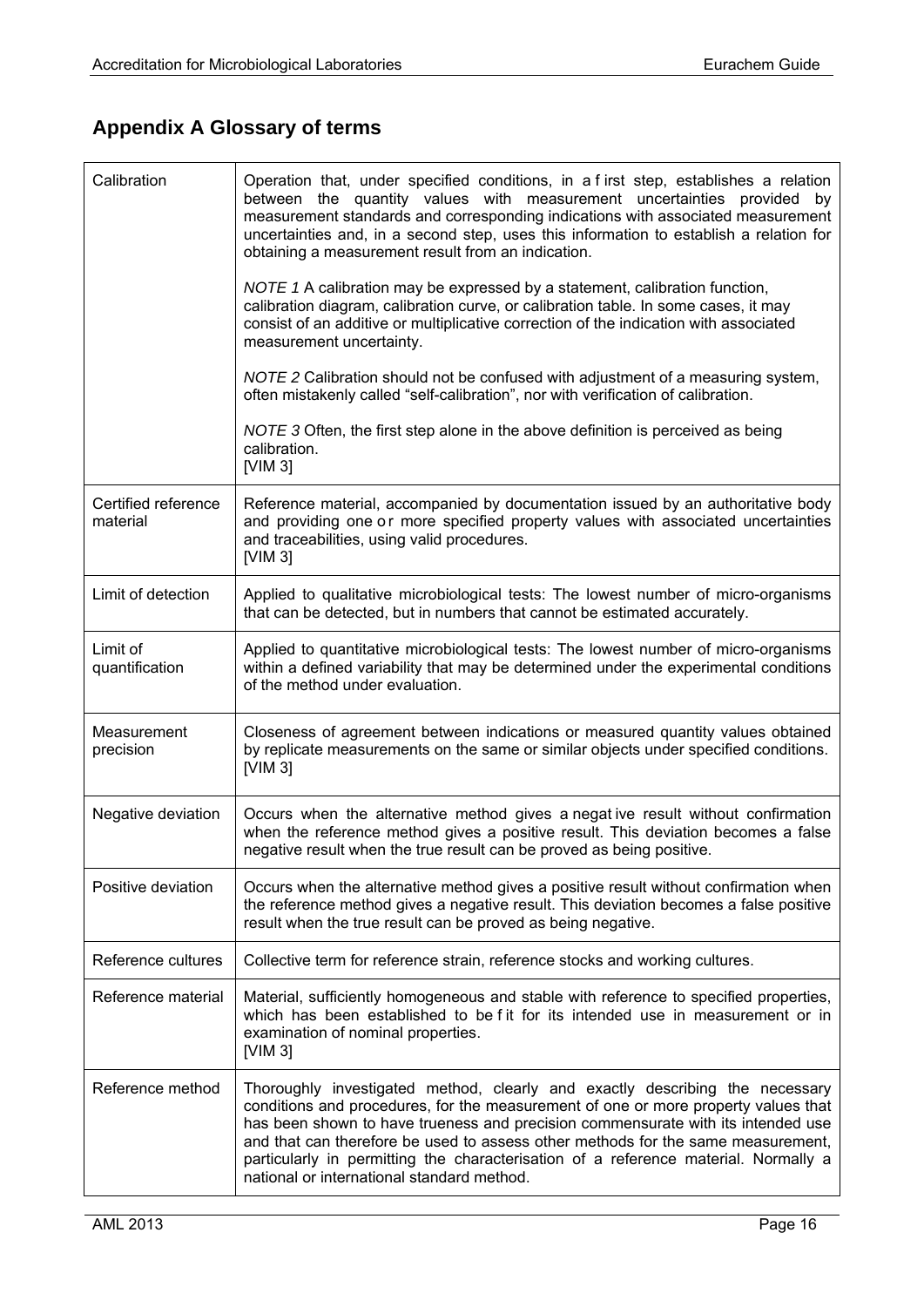| Reference stocks             | A set of separate identical cultures obtained by a single sub-culture from the<br>reference strain. [ISO 11133]                                                                                                                                                                                                                                                                                                                  |
|------------------------------|----------------------------------------------------------------------------------------------------------------------------------------------------------------------------------------------------------------------------------------------------------------------------------------------------------------------------------------------------------------------------------------------------------------------------------|
| Reference strains            | Micro-organisms defined at least to the genus and species level, catalogued and<br>described according to its characteristics and preferably stating its origin.<br>[ISO 11133]                                                                                                                                                                                                                                                  |
|                              | Normally obtained from a recognised national or international collection.                                                                                                                                                                                                                                                                                                                                                        |
| Relative trueness            | The degree of correspondence of the results of the method under evaluation to those<br>obtained using a recognised reference method.                                                                                                                                                                                                                                                                                             |
| Repeatability                | Measurement precision under a set of repeatability conditions of measurement.<br>[ $VIM 3$ ]                                                                                                                                                                                                                                                                                                                                     |
| Repeatability<br>condition   | i) For quantitative methods<br>Condition of measurement, out of a s et of conditions that includes the same<br>measurement procedure, same operators, same measuring system, same operating<br>conditions and same location, and replicate measurements on the same or similar<br>objects over a short period of time. [VIM 3]                                                                                                   |
|                              | (ii) For qualitative methods<br>An interpretation analogous to the above could be used, namely:<br>Conditions of test (instead of conditions of measurement)                                                                                                                                                                                                                                                                     |
| Reproducibility              | Measurement precision under reproducibility conditions of measurement. [VIM 3]                                                                                                                                                                                                                                                                                                                                                   |
| Reproducibility<br>condition | (i) For quantitative methods<br>Condition of measurement, out of a set of conditions that includes different locations,<br>operators, measuring systems, and replicate measurements on the same or similar<br>objects. [VIM 3]                                                                                                                                                                                                   |
|                              | (ii) For qualitative methods<br>An interpretation analogous to the above could be used, namely.<br>Conditions of test (instead of conditions of measurement)                                                                                                                                                                                                                                                                     |
| Sensitivity                  | The fraction of the total number of positive cultures or colonies correctly assigned in<br>the presumptive inspection. [ISO/TR 13843]                                                                                                                                                                                                                                                                                            |
| Specificity                  | The fraction of the total number of negative cultures or colonies correctly assigned in<br>the presumptive inspection. [ISO/TR 13843]                                                                                                                                                                                                                                                                                            |
| Validation                   | The confirmation by examination and the provision of objective evidence that the<br>particular requirements for a specific intended use are fulfilled. [ISO/IEC 17025]                                                                                                                                                                                                                                                           |
|                              | Note: Primary validation. An exploratory process with the aim of establishing the<br>operational limits and performance characteristics of a new, modified or otherwise<br>inadequately characterised method. It should result in numerical and descriptive<br>specifications for the performance and include a detailed and unambiguous<br>description on the target of interest (positive colony, tube or plaque). [ISO 13843] |
| Verification                 | Provision of objective evidence that a given item fulfils specified requirements.<br>[ $VIM 3$ ]                                                                                                                                                                                                                                                                                                                                 |
|                              | Note: Verification (secondary validation) takes place when a laboratory proceeds to<br>implement a method developed elsewhere. Verification focuses on gathering<br>evidence that the laboratory is able to meet the specifications established in primary<br>validation.<br>[adopted from ISO 13843]                                                                                                                            |
| Working culture              | A primary sub-culture from a reference stock.<br>[ISO 11133]                                                                                                                                                                                                                                                                                                                                                                     |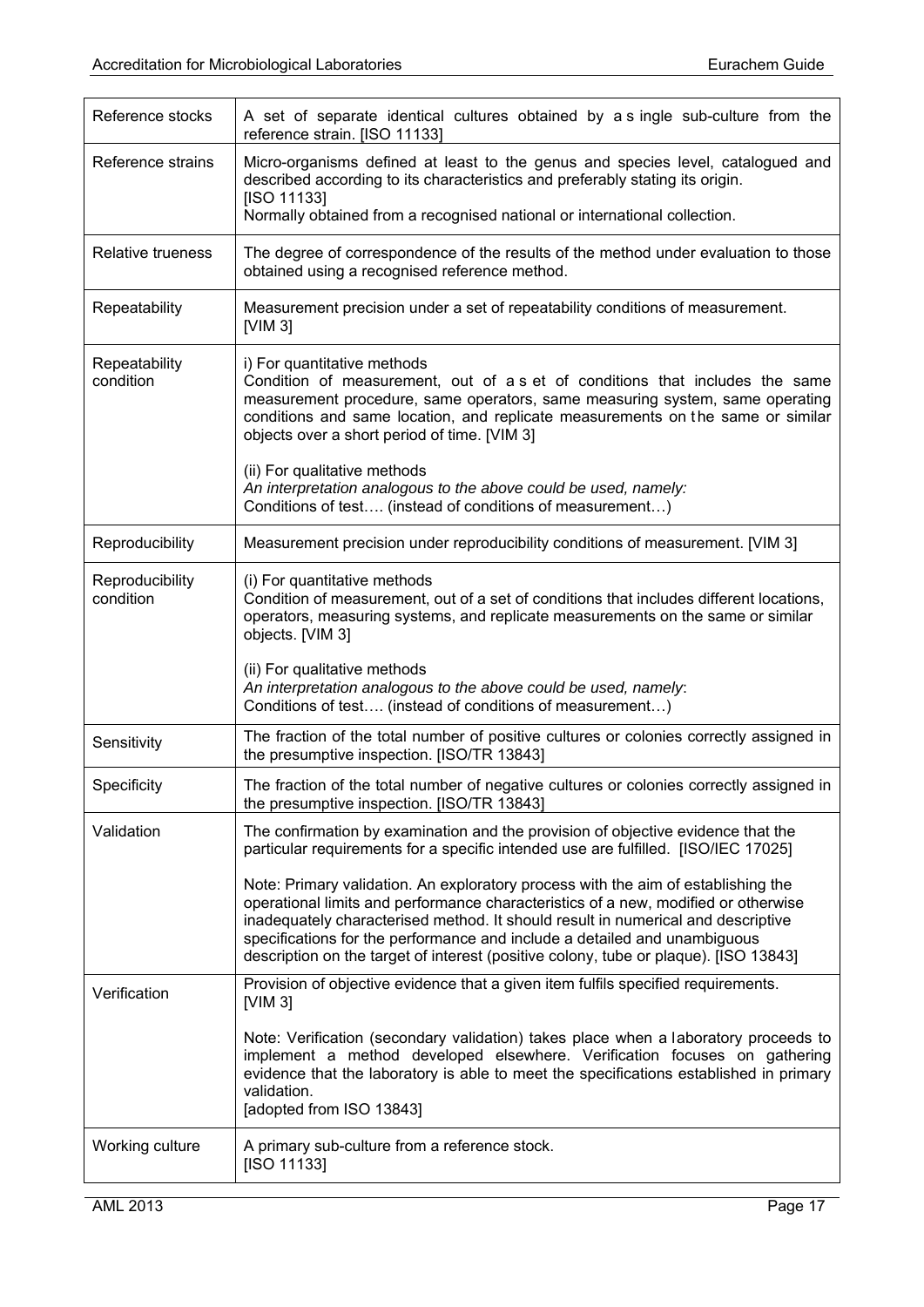<span id="page-23-0"></span>**Appendix B General use of reference cultures**

# Reference strain from source recognised by accreditation body, e.g. national culture selection Reconstituted and Sub-Cultured once Not allowed Reference stocks Freeze dried, liquid nitrogen storage, deep frozen etc. Specified conditions and recommended storage times Kept under specified conditions Sub-cultured once Thaw / reconstitute Working culture Specified conditions and recommended storage times Routine use

\*Parallel purity checks and biochemical tests as appropriate

All parts of the process shall be fully documented and detailed records of all steps must be maintained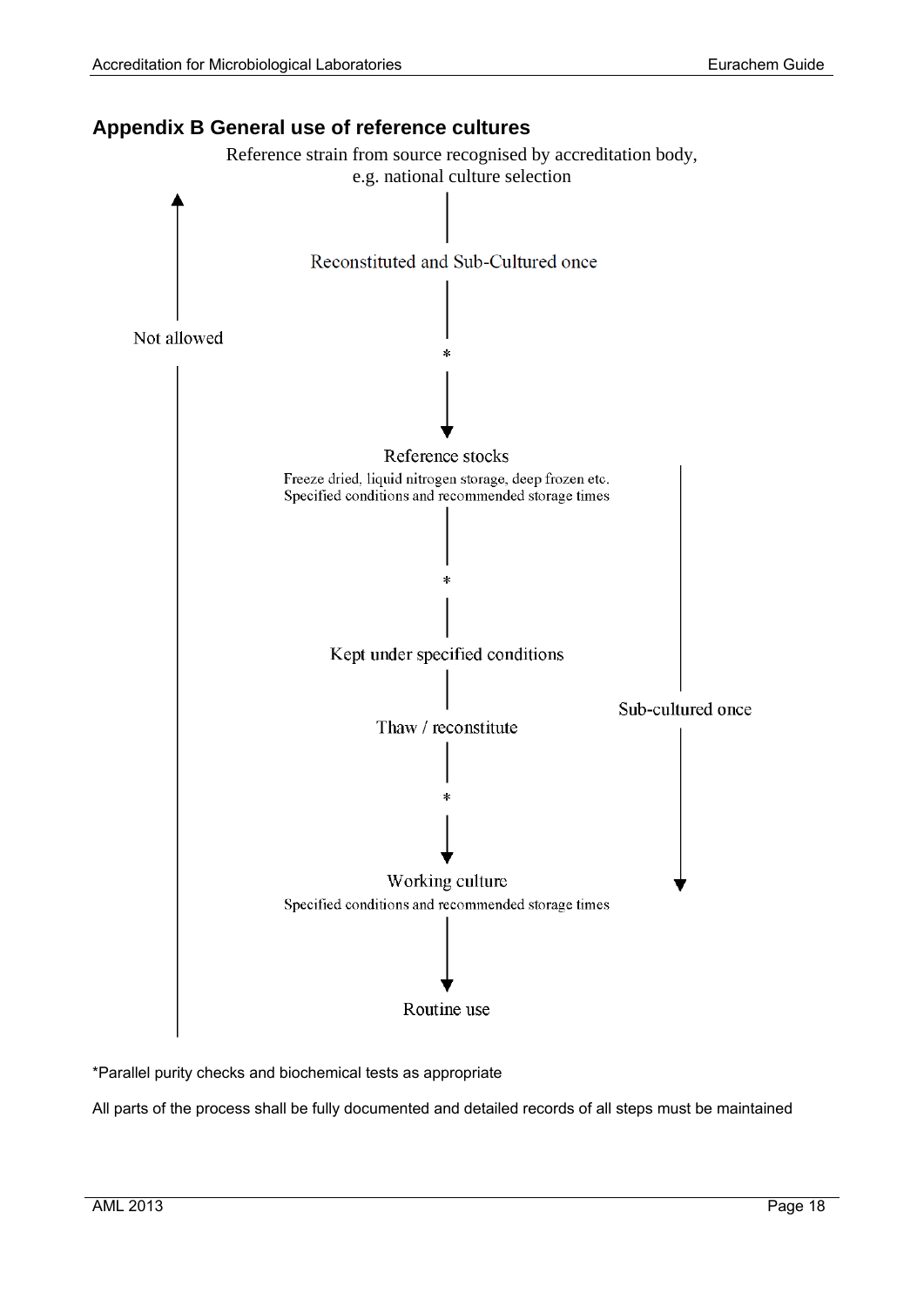# <span id="page-24-0"></span>**Appendix C Guidance on calibration and calibration checks**

This information is provided for guidance purposes and t he frequency will be bas ed on the need, type and previous performance of the equipment.

| <b>Type of equipment</b>                        | <b>Requirement</b>                                                                                    | <b>Suggested frequency</b>                                                                          |
|-------------------------------------------------|-------------------------------------------------------------------------------------------------------|-----------------------------------------------------------------------------------------------------|
| Reference thermometers<br>(liquid-in-glass)     | Full traceable re-calibration                                                                         | Every 5 years                                                                                       |
|                                                 | Single point (e.g. ice-point check)                                                                   | Annually                                                                                            |
| Reference thermocouples                         | Full traceable re-calibration                                                                         | Every 3 years                                                                                       |
|                                                 | Check against reference thermometer                                                                   | Annually                                                                                            |
| Working thermometers &<br>Working thermocouples | Check against reference thermometer at ice-<br>point and/or working temperature range                 | Annually                                                                                            |
| <b>Balances</b>                                 | Full traceable calibration                                                                            | Annually in the first 3 years, followed by<br>less frequently, based on satisfactory<br>performance |
| Calibration weights                             | Full traceable calibration                                                                            | Every 5 years                                                                                       |
| Check weight(s)                                 | Check against calibrated weight or check on<br>balance immediately following traceable<br>calibration | Every two years                                                                                     |
| Volumetric glassware                            | Gravimetric calibration to required tolerance                                                         | Annually                                                                                            |
| Pipettors/pipettes                              | Full traceable calibration                                                                            | Annually                                                                                            |
| Microscopes                                     | Traceable calibration of stage micrometre<br>(where appropriate)                                      | Initially                                                                                           |
| Hygrometers                                     | Traceable calibration                                                                                 | Annually                                                                                            |
| Centrifuges                                     | Traceable calibration or check against an<br>independent tachometer, as appropriate                   | Annually                                                                                            |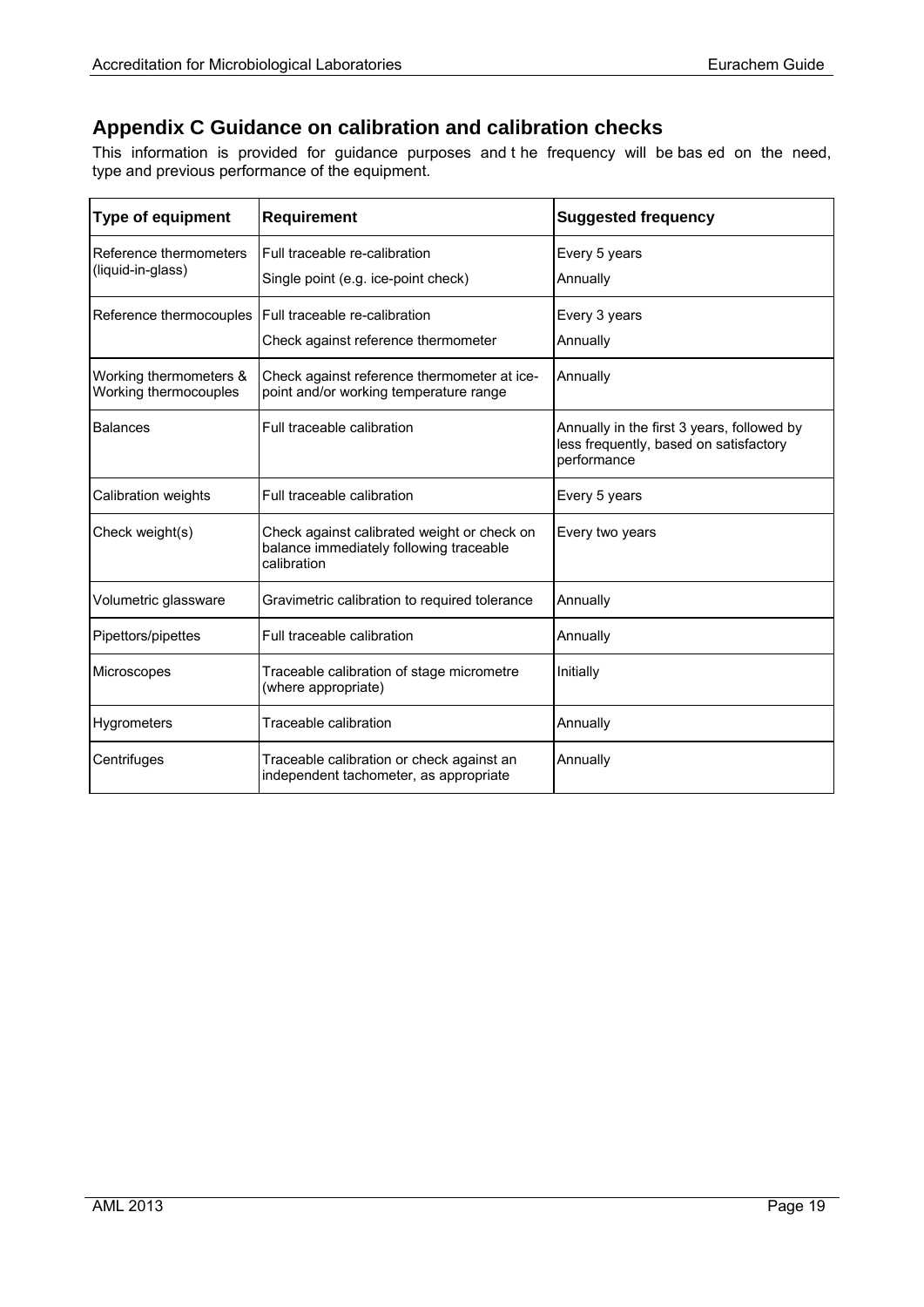# <span id="page-25-0"></span>**Appendix D Guidance on equipment validation and verification of performance**

This information is provided for guidance purposes and the frequency will be based on the need, type and previous performance of the equipment.

| <b>Type of equipment</b>                                                      | <b>Requirement</b>                                                                                                                                            | <b>Suggested frequency</b>                                                                                              |
|-------------------------------------------------------------------------------|---------------------------------------------------------------------------------------------------------------------------------------------------------------|-------------------------------------------------------------------------------------------------------------------------|
| Temperature controlled<br>equipment (incubators,<br>baths, fridges, freezers) | Establish stability and uniformity of<br>(a)<br>temperature<br>(b)<br>Monitor temperature                                                                     | Initially, periodically, at documented<br>(a)<br>frequency, and after repair/<br>modification<br>Daily .each use<br>(b) |
| Sterilising ovens                                                             | Establish stability and uniformity of<br>(a)<br>temperature<br>Monitor temperature<br>(b)                                                                     | Initially, periodically, at documented<br>(a)<br>frequency, and after repair/<br>modification<br>Daily/each use<br>(b)  |
| Autoclaves                                                                    | Establish characteristics for<br>(a)<br>loads/cycles<br>Monitor temperature/time<br>(b)                                                                       | Initially, periodically, at documented<br>(a)<br>frequency, and after repair/<br>modification<br>Daily/each use<br>(b)  |
| Safety cabinets                                                               | Establish performance<br>(a)<br>Microbiological monitoring<br>(b)<br>Air flow monitoring<br>(c)                                                               | Initially, every year and after repair/<br>(a)<br>modification<br>Weekly<br>(b)<br>Daily/each use<br>(c)                |
| Laminar air flow cabinets $ (a)$                                              | Establish performance<br>Check with sterility plates<br>(b)                                                                                                   | Initially, and after repair/modification<br>(a)<br>Weekly<br>(b)                                                        |
| Timers                                                                        | Check against national time signal                                                                                                                            | Annually                                                                                                                |
| Microscopes                                                                   | Check alignment                                                                                                                                               | Daily/each use                                                                                                          |
| pH meters                                                                     | Adjust using at least two buffers of<br>suitable quality                                                                                                      | Daily/each use                                                                                                          |
| <b>Balances</b>                                                               | Check zero, and reading against check<br>weight                                                                                                               | Daily/each use                                                                                                          |
| De-ionisers and reverse<br>osmosis units                                      | Check conductivity<br>(a)<br>Check for microbial contamination<br>(b)                                                                                         | Weekly<br>(a)<br>Monthly<br>(b)                                                                                         |
| Gravimetric diluters                                                          | Check weight of volume dispensed<br>(a)<br>Check dilution ratio<br>(b)                                                                                        | Daily/each use<br>(a)<br>Daily/each use<br>(b)                                                                          |
| Media dispensers                                                              | Check volume dispensed                                                                                                                                        | Each adjustment or<br>replacement                                                                                       |
| Pipettors/pipettes                                                            | Check accuracy and precision of volume<br>dispensed by gravimetric method                                                                                     | Regularly (to be defined by taking account of<br>the frequency and nature of use)                                       |
| Spiral platers                                                                | Establish performance against<br>(a)<br>conventional method<br>Check stylus condition and the start and<br>(b)<br>end points<br>Check volume dispensed<br>(c) | Initially and annually<br>(a)<br>(b)<br>Daily/each use<br>(c)<br>Monthly                                                |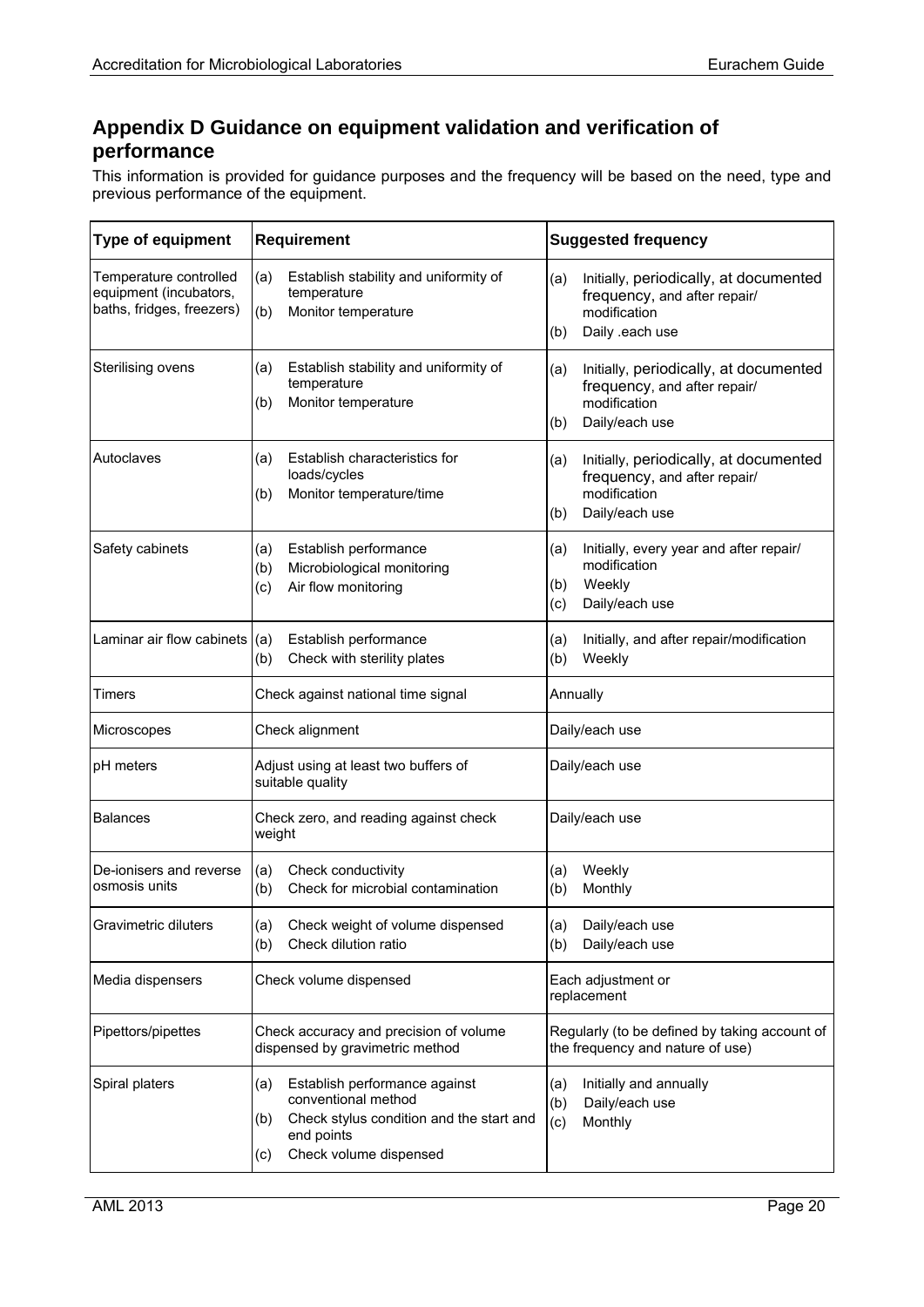| <b>Type of equipment</b>     | <b>Requirement</b>                                                                                                              | <b>Suggested frequency</b>                                                                                                                                           |
|------------------------------|---------------------------------------------------------------------------------------------------------------------------------|----------------------------------------------------------------------------------------------------------------------------------------------------------------------|
| Colony counters              | Check against number counted manually                                                                                           | Annually                                                                                                                                                             |
| Centrifuges                  | Check speed against a calibrated and<br>independent tachometer                                                                  | Annually                                                                                                                                                             |
| Anaerobic<br>jars/incubators | Check with anaerobic indicator                                                                                                  | Daily/each use                                                                                                                                                       |
| Laboratory environment       | Monitor for airborne and surface microbial<br>contamination using, e.g. air samplers, settle<br>plates, contact plates or swabs | Weekly for total count and moulds:<br>Biannually for pathogens or as otherwise<br>decided by the laboratory based on activities<br>and historical trends and results |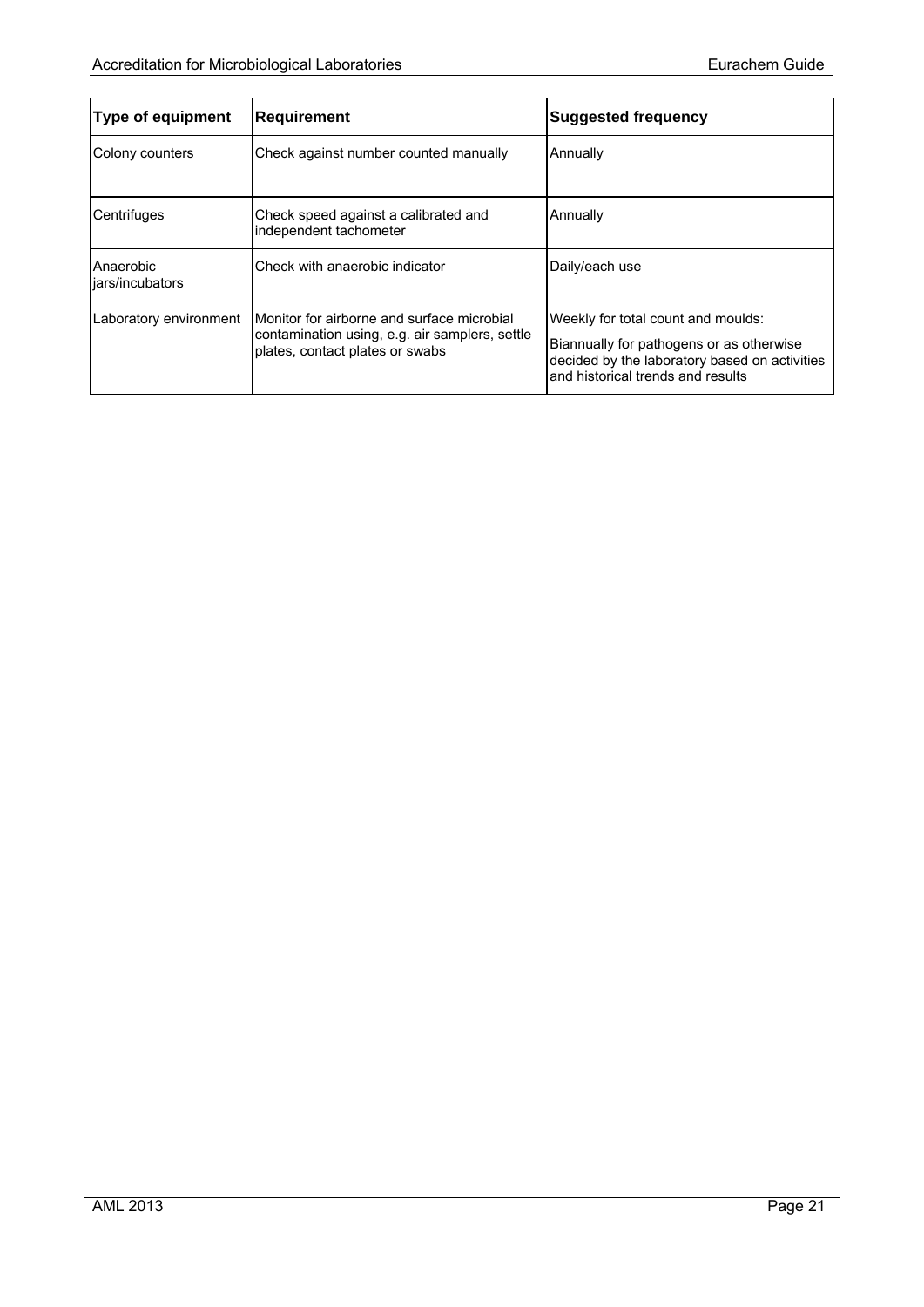# <span id="page-27-0"></span>**Appendix E Guidance on maintenance of equipment**

This information is provided for guidance purposes and t he frequency will be bas ed on the need, type and previous performance of the equipment.

| <b>Type of equipment</b>                                                                 | <b>Requirement</b>                                                                                                                          | <b>Suggested frequency</b>                                                                                                                           |
|------------------------------------------------------------------------------------------|---------------------------------------------------------------------------------------------------------------------------------------------|------------------------------------------------------------------------------------------------------------------------------------------------------|
| Incubators<br>(a)<br>Fridges<br>(b)<br>Freezers, ovens<br>(c)                            | Clean and disinfect internal surfaces                                                                                                       | Monthly<br>(a)<br>(b)<br>When required (e.g. every 3 months)<br>When required (e.g. annually)<br>(c)                                                 |
| Water baths                                                                              | Empty, clean, disinfect and refill                                                                                                          | Monthly, or every 6 months if biocide used                                                                                                           |
| Centrifuges                                                                              | Service<br>(a)<br>(b)<br>Clean and disinfect                                                                                                | Annually<br>(a)<br>Each use<br>(b)                                                                                                                   |
| Autoclaves                                                                               | Make visual checks of gasket,<br>(a)<br>clean/drain chamber<br>Full service<br>(b)<br>(c)<br>Safety check of pressure vessel                | Regularly, as recommended by<br>(a)<br>manufacturer<br>Annually or as recommended by<br>(b)<br>manufacturer<br>Annually<br>(c)                       |
| Safety cabinets<br>Laminar flow cabinets                                                 | Full service and mechanical check                                                                                                           | Annually or as recommended by<br>manufacturer                                                                                                        |
| Microscopes                                                                              | Full maintenance service                                                                                                                    | Annually                                                                                                                                             |
| pH meters                                                                                | Clean electrode                                                                                                                             | Each use                                                                                                                                             |
| Balances, gravimetric<br>diluters                                                        | Clean<br>(a)<br>Service<br>(b)                                                                                                              | Each use<br>(a)<br>Annually<br>(b)                                                                                                                   |
| <b>Stills</b>                                                                            | Clean and de-scale                                                                                                                          | As required (e.g. every 3 months)                                                                                                                    |
| De-ionisers, reverse<br>osmosis units                                                    | Replace cartridge/membrane                                                                                                                  | As recommended by manufacturer                                                                                                                       |
| Anaerobic jars                                                                           | Clean/disinfect                                                                                                                             | After each use                                                                                                                                       |
| Media dispensers,<br>volumetric equipment,<br>pipettes, and general<br>service equipment | Decontaminate, clean and sterilise as<br>appropriate                                                                                        | Each use                                                                                                                                             |
| Spiral platers                                                                           | Service<br>(a)<br>(b)<br>Decontaminate, clean and sterilise                                                                                 | Annually<br>(a)<br>Each use<br>(b)                                                                                                                   |
| Laboratory                                                                               | Clean and disinfect working surfaces<br>(a)<br>Clean floors, disinfect sinks and basins<br>(b)<br>Clean and disinfect other surfaces<br>(c) | Daily, and during use<br>(a)<br>Weekly or more frequently if required<br>(b)<br>Every $3 - 12$ months depending on<br>(c)<br>type of laboratory work |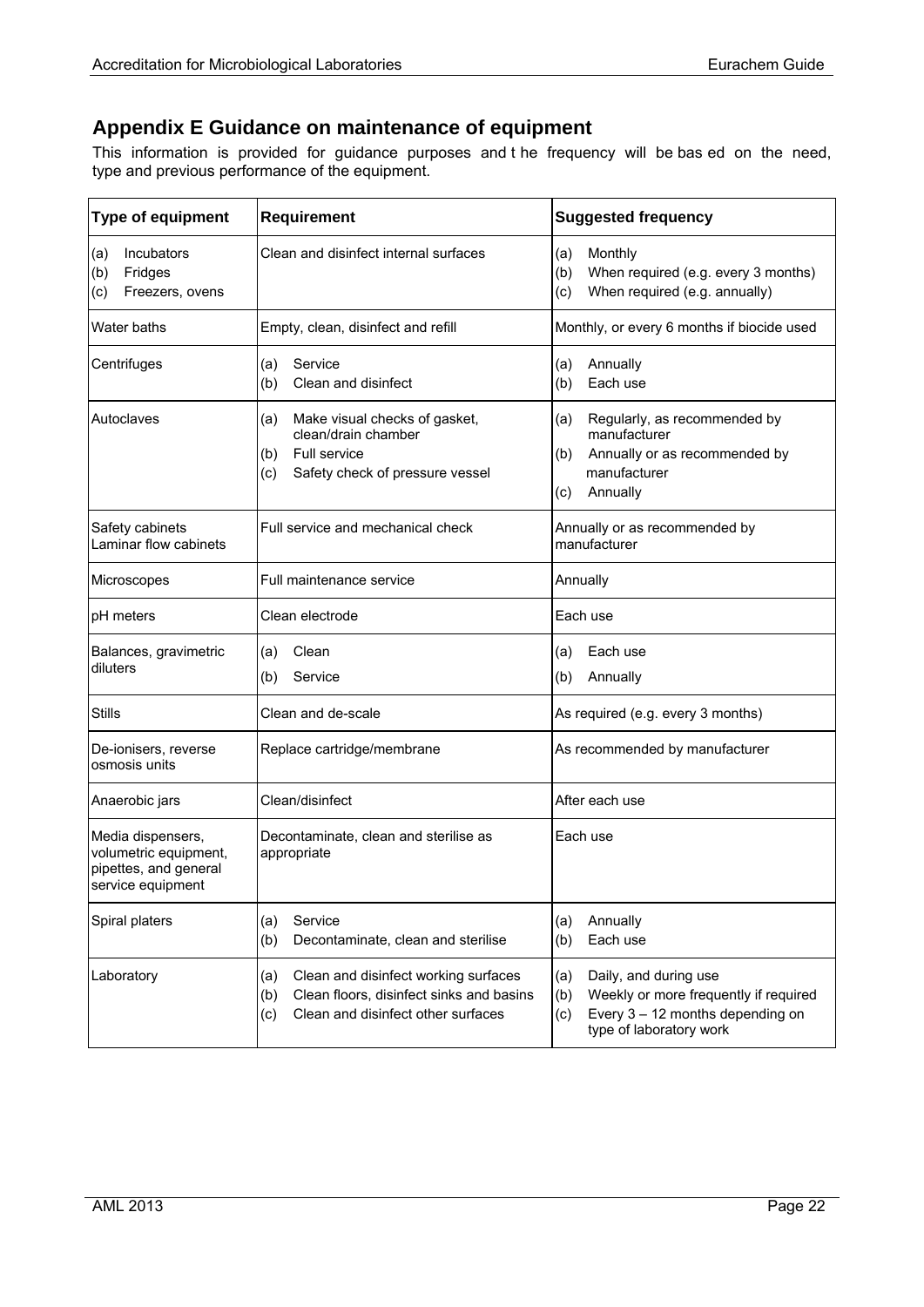# <span id="page-28-0"></span>**References**

- 1. ISO/IEC 17025:2005, General requirements for the competence of testing and calibration laboratories.
- 2. ISO 15189:2012, Medical laboratories Requirements for quality and competence.
- 3. WHO Handbook: good laboratory practice (GLP): quality practices for regulated non-clinical research and development - 2nd ed. ISBN 978 92 4 154755 0.
- 4. [WHO Good Manufacturing Practices for Pharmaceutical Products: Main Principles. WHO Technical](http://apps.who.int/medicinedocs/en/d/Js18679en/)  [Report Series, No. 961, 2011, Annex 3.](http://apps.who.int/medicinedocs/en/d/Js18679en/)
- 5. WHO Guidelines for good clinical practice (GCP) for trials on pharmaceutical products, WHO Technical Report Series, No. 850, 1995, Annex 3.
- 6. ISO 9000:2005, Quality management systems Fundamentals and vocabulary.
- 7. ISO/IEC Guide 99:2007, International vocabulary of metrology Basic and general concepts and associated terms (VIM) (also published as BIPM, Report JCGM 200, www.bipm.org).
- <span id="page-28-1"></span>8. ISO 7218:2007 (Amd2:2013), Microbiology of food and animal feeding stuffs – General requirements and guidance for microbiological examinations.
- 9. ISO/TS 19036:2006 (Amd1:2009), Microbiology of food and animal feeding stuffs Guidelines for the estimation of measurement uncertainty for quantitative determinations.
- 10. ISO 29201:2012, Water quality The variability of test results and the uncertainty of measurement of microbiological enumeration methods.
- 11. ISO 8199:2005, Water quality General guidance on the enumeration of micro-organisms by culture.
- 12. ISO/TS 12869:2012, Water quality Detection and quantification of Legionella spp. and/or Legionella pneumophila by concentration and g enic amplification by quantitative polymerase chain reaction (qPCR).
- 13. ISO 17994:2004 Water Quality Criteria for establishing equivalence between microbiological methods.
- 14. ISO/TR 13843:2000, Water quality Guidance on validation of microbiological methods.
- 15. ISO 16140:2003 (Amd1:2011), Microbiology of food and animal feeding stuffs Protocol for the validation of alternative methods.
- 16. EA-4/16 G:2003, EA guidelines on the expression of uncertainty in quantitative testing, European cooperation for Accreditation.
- 17. QSOP 4:2005, Uncertainty of measurement in testing, Health Protection Agency, UK.
- 18. ISO/IEC Guide 98-3:2008, Uncertainty of measurement Part 3: Guide to the expression of uncertainty in measurement (GUM:1995) (also published as BIPM, Report JCGM 100, www.bipm.org).
- 19. Guidance document on measurement uncertainty for GMO testing laboratories, S. Trapmann, M. Burns, H. Broll, R. Macarthur, R. Wood, J. Zel, JRC/IRMM Guidance EUR 22756 EN/2 2009.
- 20. ILAC P10:01/2013: ILAC Policy on the Traceability of Measurement Results.
- 21. ISO/TS 11133-1:2009, Microbiology of food and animal feeding stuffs Guidelines on preparation and production of culture media – Part 1: General guidelines on quality assurance for the preparation of culture media in the laboratory.
- 22. ISO/TS 11133-2:2003 (Amd1:2011), Microbiology of food and animal feeding stuffs Guidelines on preparation and production of culture media – Part 2: Practical guidelines on performance testing of culture media.
- 23. ISO 19458:2006 Water Quality Sampling for microbiological analysis.
- 24. ISO 6887-Pt 1-5:1999-2010, Microbiology of food and animal feeding stuffs Preparation of test samples, initial suspension and decimal dilutions for microbiological examination – Parts 1-5.
- 25. EA-4/18 TA:2010, Guidance on the level and frequency of proficiency testing participation, European co-operation for Accreditation.
- 26. Selection, Use and Interpretation of Proficiency Testing (PT) Schemes by Laboratories, I. Mann, B. Brookman (Eds), 2nd Edition, 2011, Eurachem [www.eurachem.org.](http://www.eurachem.org/)
- 27. ISO/IEC 17043:2010 Conformity Assessment-General requirements for proficiency testing.
- <span id="page-28-2"></span>28. S.L.R. Ellison and A . Williams (Eds), Eurachem/CITAC guide: Quantifying Uncertainty in Analytical Measurement, Third edition (2012), ISBN: 978-0-948926-30-3. Available from www.eurachem.org.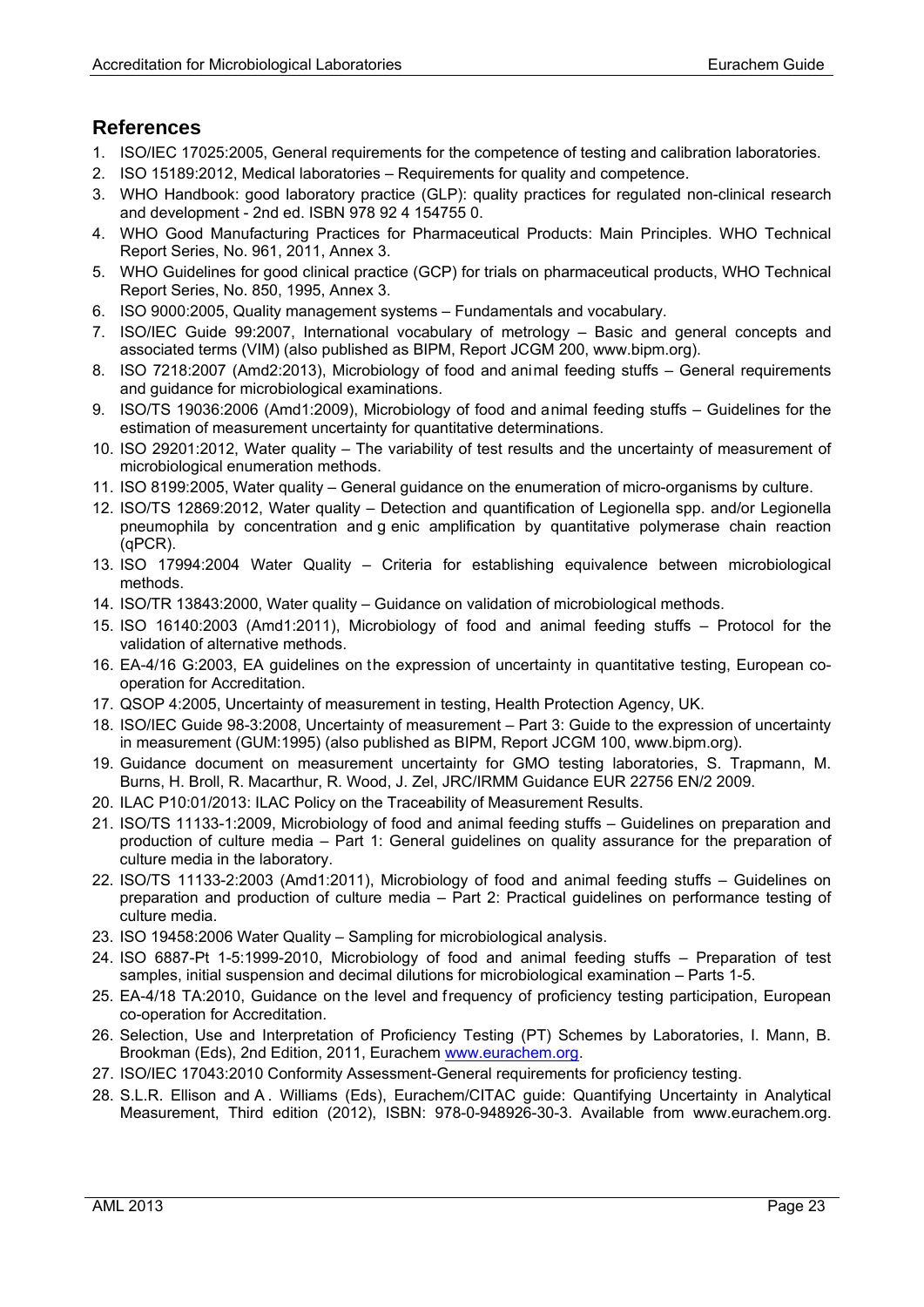#### **Other references for further reading**

ISO Guide 30:1992 (Amd 1:2008), Terms and definitions used in connection with reference materials.

ISO Guide 33:2000, Uses of certified reference materials.

ISO Guide 34:2009, General requirements for the competence of reference material producers.

EN 12741:1999, Biotechnology – Laboratories for research, development and analysis – Guidance for biotechnology laboratory operations.

ISO 22118:2011, Microbiology of food and animal feeding stuffs – Polymerase chain reaction (PCR) for the detection and quantification of food-borne pathogens – Performance characteristics.

ISO 22119:2011, Microbiology in food and a nimal feeding stuffs – Real-time polymerase chain reaction (PCR) for the detection of food-borne pathogens – General requirements and definitions.

ISO 22174:2005 Microbiology of food and animal feeding stuffs – Polymerase chain reaction (PCR) for the detection of food-borne pathogens – General requirements and definitions.

ISO/TS 20836:2005 Microbiology of food and animal feeding stuffs – Polymerase chain reaction (PCR) for the detection of food-borne pathogens – Performance testing for thermal cyclers.

ISO/TS 22117:2010, Microbiology of food and animal feeding stuffs -- Specific requirements and guidance for proficiency testing by interlaboratory comparison.

EA-4/14 INF:2003, The Selection and Use of Reference Materials, European co-operation for Accreditation.

ILAC P10:2013, ILAC Policy on the Traceability of Measurement Results, International Laboratory Accreditation Cooperation.

Eurachem Terminology in Analytical Measurement – Introduction to VIM 3, V. Barwick, E. Prichard (Eds.), 2011, ISBN 978-0-948926-29, Eurachem www.eurachem.org.

Method Validation of U.S. Environmental Protection Agency; Microbiological Methods of Analysis [http://www.epa.gov/fem/pdfs/final\\_microbiology\\_method\\_guidance\\_110409.pdf.](http://www.epa.gov/fem/pdfs/final_microbiology_method_guidance_110409.pdf)